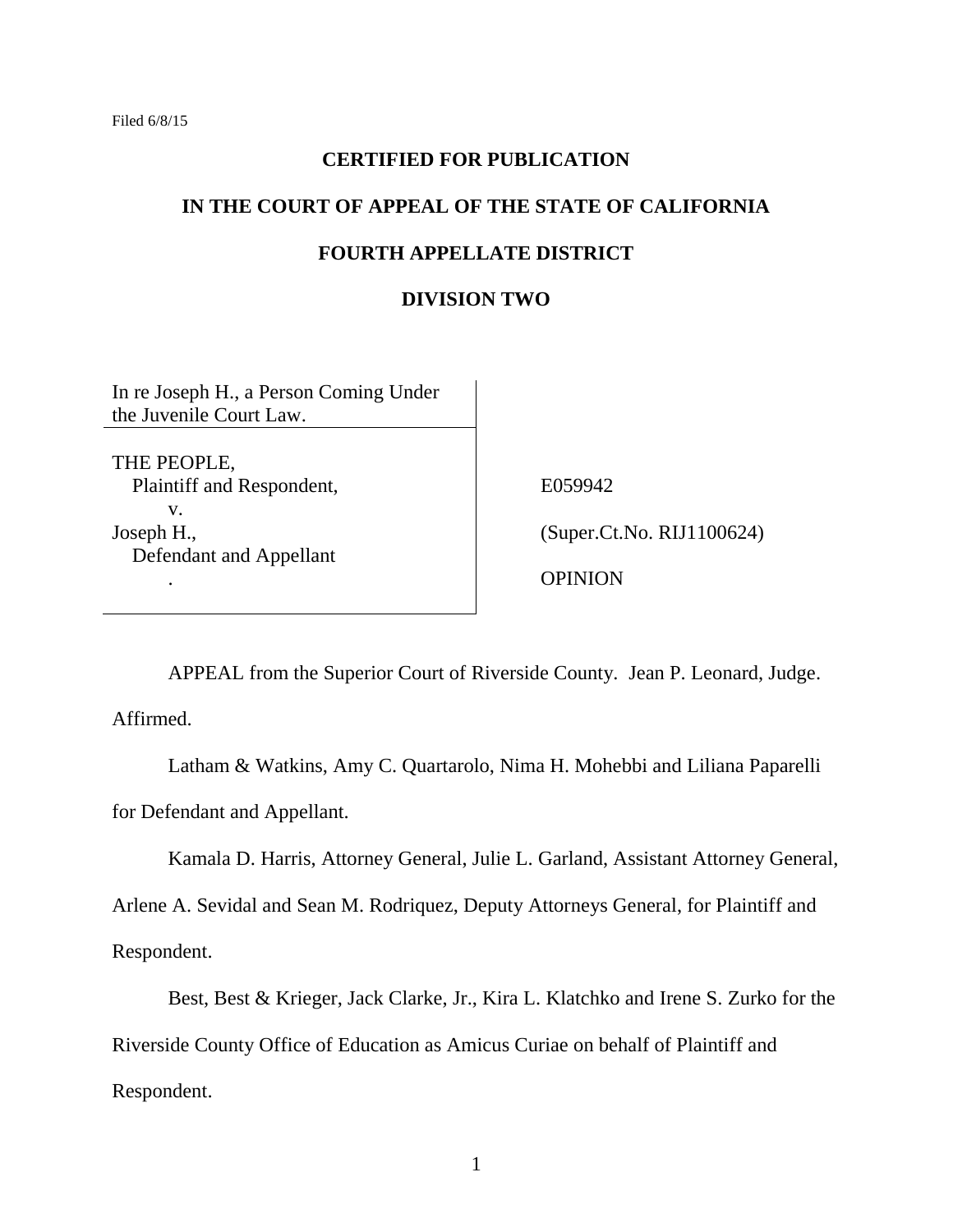Joseph H., the minor, at age 10, woke up early one morning and shot his father in the head as the latter slept on the sofa. A wardship petition was filed alleging the minor had committed acts which would have been crimes if committed by an adult, specifically, murder (Pen. Code, § 187, subd. (a)),**<sup>1</sup>** with a special allegation of discharging a firearm causing death (§ 12022.53, subd. (d)). After a contested hearing, the juvenile court found that the minor understood the wrongfulness of his acts despite the statutory presumption of incapacity (§ 26), had committed an act which would have been second degree murder if committed by an adult, and had discharged a firearm within the meaning of section 12022.53, subdivision (d). The minor was committed to the Department of Juvenile Justice and appealed.

On appeal, the minor argues (1) the court erroneously considered statements obtained in violation of his *Miranda* rights**<sup>2</sup>** ; (2) his evaluation by a prosecution expert during trial, without counsel present, violated his due process rights; (3) the court improperly weighed the evidence in finding that he knew the wrongfulness of his conduct; (4) the true findings must be reversed due to cumulative errors during the adjudicatory hearing; and (5) the court abused its discretion in committing him to the Department of Juvenile Justice. We affirm.

**<sup>1</sup>** All further statutory references are to the Penal Code unless otherwise indicated.

**<sup>2</sup>** Referring to *Miranda v. Arizona* (1966) 384 U.S. 436 [16 L.Ed.2d 694, 86 S.Ct. 1602] (*Miranda*).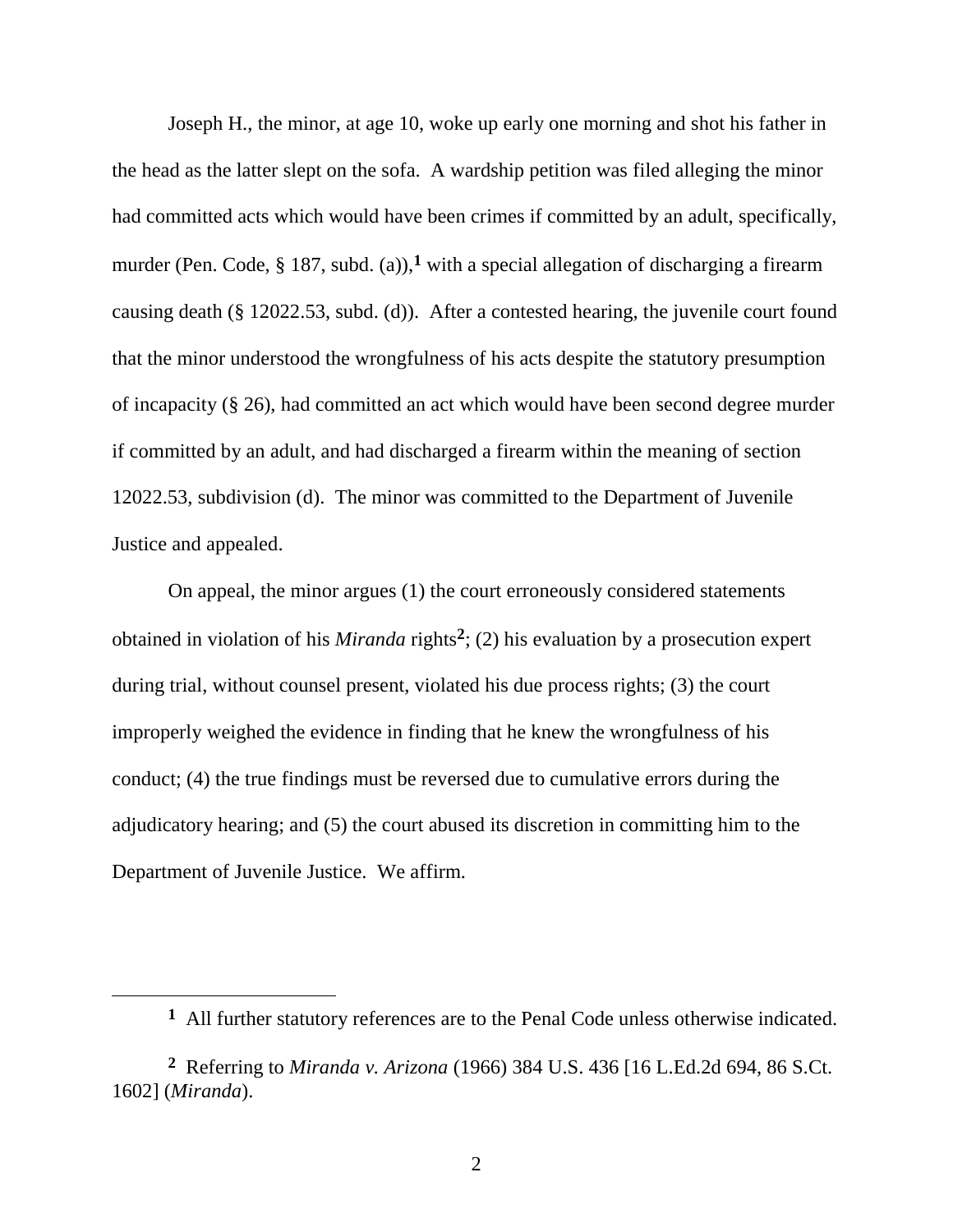### **BACKGROUND**

Although the facts relating to the incident are fairly straightforward, a significant amount of evidence was presented to the juvenile court relating to the minor's capacity to commit a crime, and his mental health issues. We provide an overview of the historical information in this section. In the discussion of the individual issues, we will discuss additional evidence introduced at trial as it may be relevant.

The minor, born June 19, 2000, and his younger sister Shirley, lived with their biological mother until Joseph was three or four, when they were placed with their father, Jeff, after numerous reports to Child Protective Services relating to neglect by their mother. Joseph had been exposed to heroin, methamphetamine, LSD, marijuana and alcohol ingested by his biological mother prenatally. Joseph had been physically abused and severely neglected by his mother, and was sexually abused by his mother's boyfriend. By this time, Joseph's father was married to Krista McC., with whom he had three additional children.

Joseph was a difficult child. From the time he was three years old, his paternal grandmother could not babysit him because she could not control his outbursts. He suffered from Attention Deficit Hyperactivity Disorder (ADHD) resulting in trouble at school due to his inability to sit still; he also engaged in impulsive and violent behavior towards both children and teachers, which included hitting, kicking, biting, scratching, stabbing with pencils or other sharp objects, and hitting with objects, as well as running out of class. At school, he also threw tantrums where he threw over all the students' desks and chairs. Joseph had an IEP (Individualized Education Program) for a learning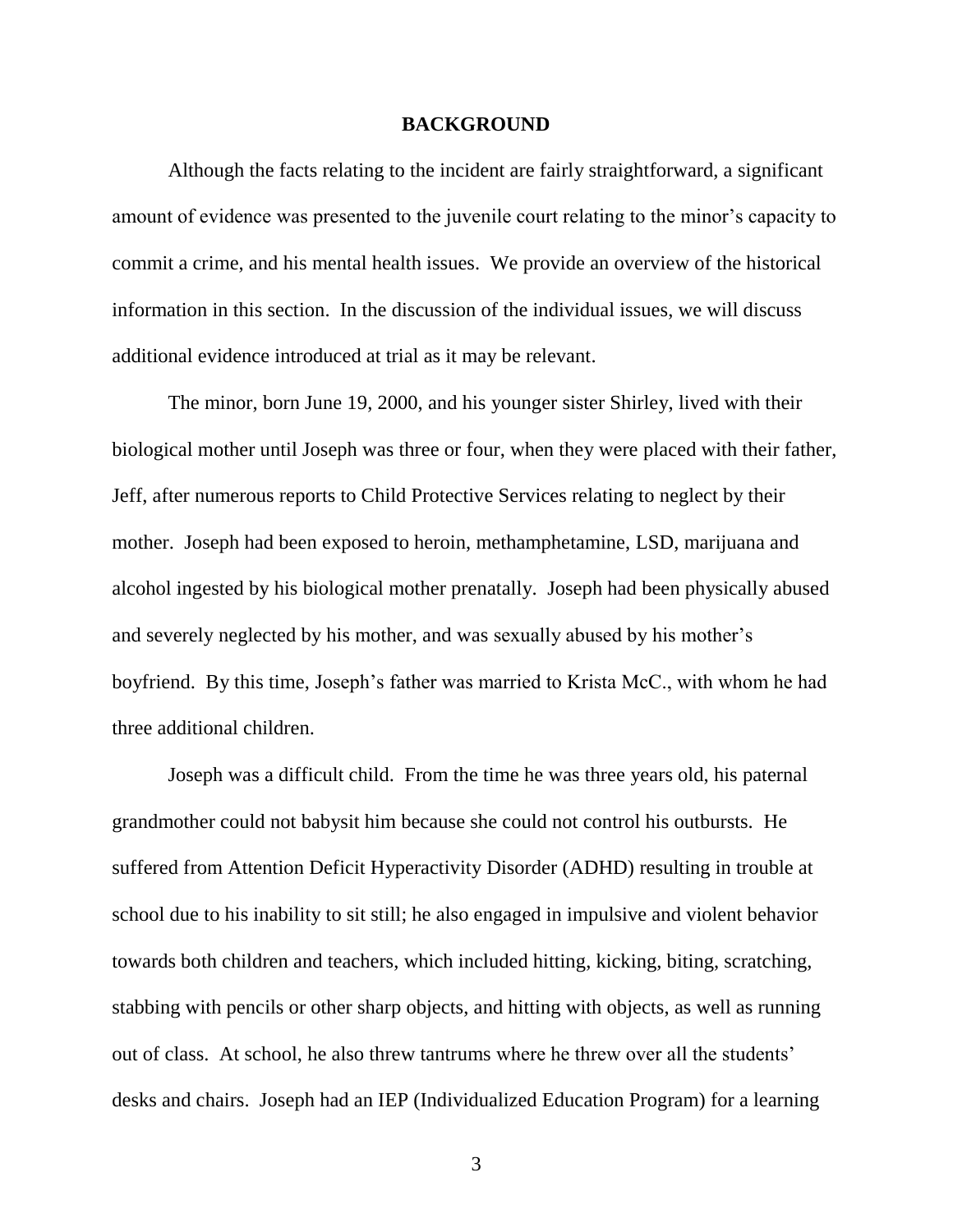disability.

Joseph also turned his wrath on the teacher, kicking, hitting, and scratching the teacher, pulling the teacher's hair, calling her a "fucking bitch," and threatening to kill the teacher. Jeff and Krista got therapy for Joseph, but Joseph was in at least six different schools due to violent outbursts and running out of class. Eventually, Jeff and Krista took Joseph out of school and homeschooled him. Joseph also hit his sisters.

For his part, Joseph's father Jeff had an unstable work history and was unemployed for the three years leading up to his death, although he had worked for a time as a plumber. He was addicted to Percocet and methamphetamine, and was frequently violent towards both Krista and Joseph. He was worse when he was drunk or high; on those occasions he would just lose control, and start beating on Joseph. Sometimes Jeff's abuse of Joseph was such that Krista had to intervene. A few days before the shooting, Jeff became violent with Krista, throwing a glass cup at her, which caused a cut. Jeff's mood swings, and his infidelity, made Krista unhappy.

In approximately 2007, after Krista's sister was killed in a hit-run automobile accident involving an undocumented Mexican citizen, Jeff became involved in the National Socialist Movement (NSM, or Neo-Nazis) and the Save Our State (SOS) movement, anti-illegal immigration groups. Jeff owned guns, which he frequently showed off, including a handgun that was kept in the closet of the bedroom. There were no child protection locks for the gun, which was kept loaded. Jeff sometimes took Joseph to the border of Mexico where the NSM group did patrols, and taught Joseph how to use guns.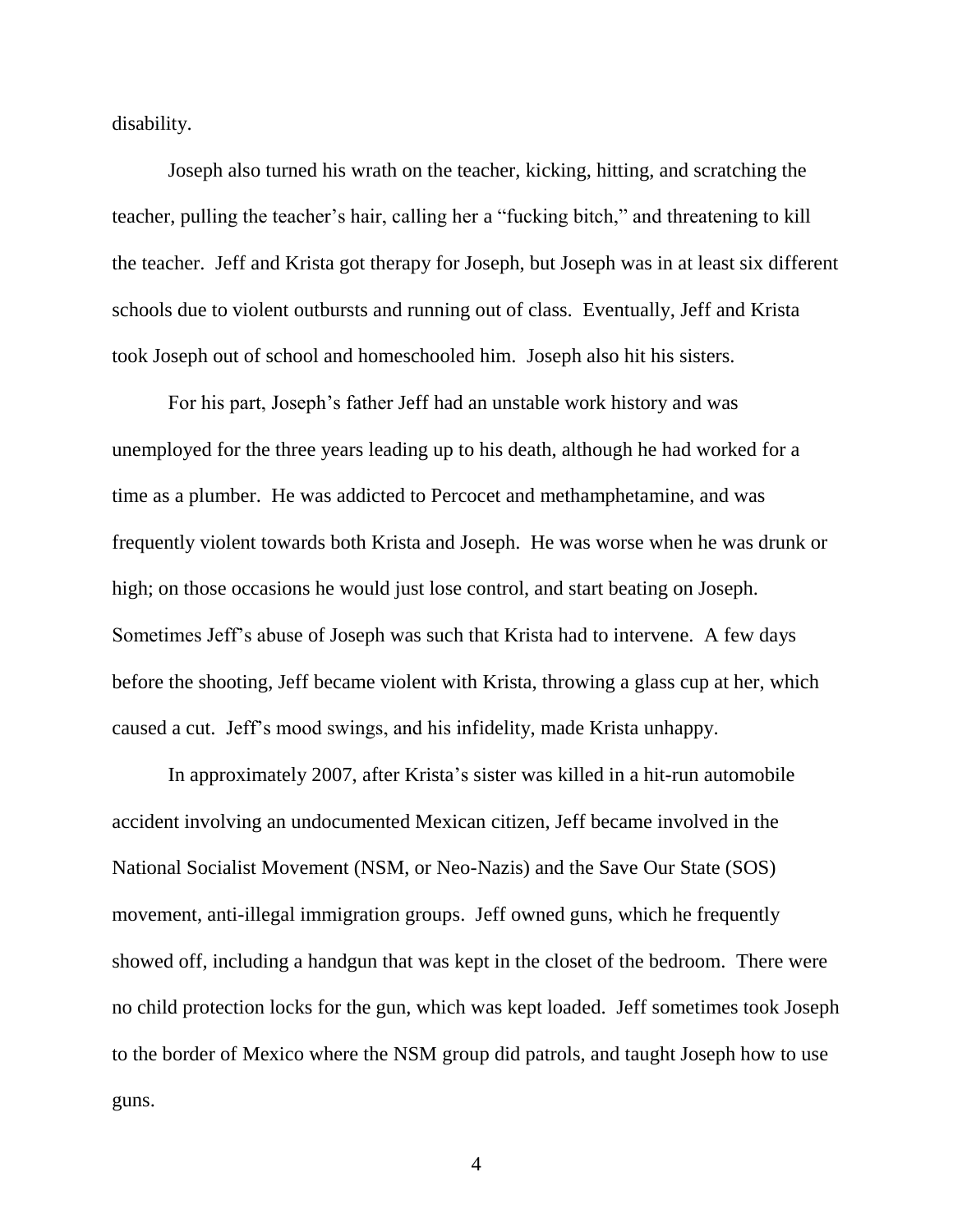On April 30, 2011, Jeff and Krista hosted an NSM meeting at their home, described by both Joseph and Shirley as a party, attended by approximately 12 member guests. The meeting started at noon. Alcohol was served, and both Jeff and Krista drank. Between 6:51 and 6:56 p.m., Krista received text messages from Jeff indicating he intended to throw her out of the home. At approximately 7:00 p.m., the meeting ended, and Jeff left with a friend to take a woman member home. Krista fell asleep watching television with her three younger children, while Joseph and Shirley went to their own room. Later that same night, Krista heard Jeff return, and heard him talking to someone on the telephone. She went downstairs and found him in the kitchen, drinking, and in a bad mood. They argued because Jeff found out Krista planned to move out.

In the very early hours of May 1, 2011, Krista was startled awake by a loud noise. Thinking that a kitchen shelf had fallen (as had happened previously), she went to the restroom and then went downstairs. Downstairs, Krista found the television on, but the lights were off. When she turned on the lights, she saw Jeff on the couch, bleeding. Joseph came downstairs and told Krista, "I shot dad." Krista called 911.

At approximately 4:04 a.m., police were dispatched to the residence. All the occupants of the house were required to exit the residence as police performed a safety sweep for other victims or suspects. Jeff was lying on the couch with a large pool of blood emanating from a single gunshot wound to the head. One officer asked Krista what happened while she and the children were outside. Joseph volunteered that he had grabbed the gun and shot his dad in the ear. Joseph explained he did so because his father had beaten him and his mother, and his father had kicked Joseph "in the ass" the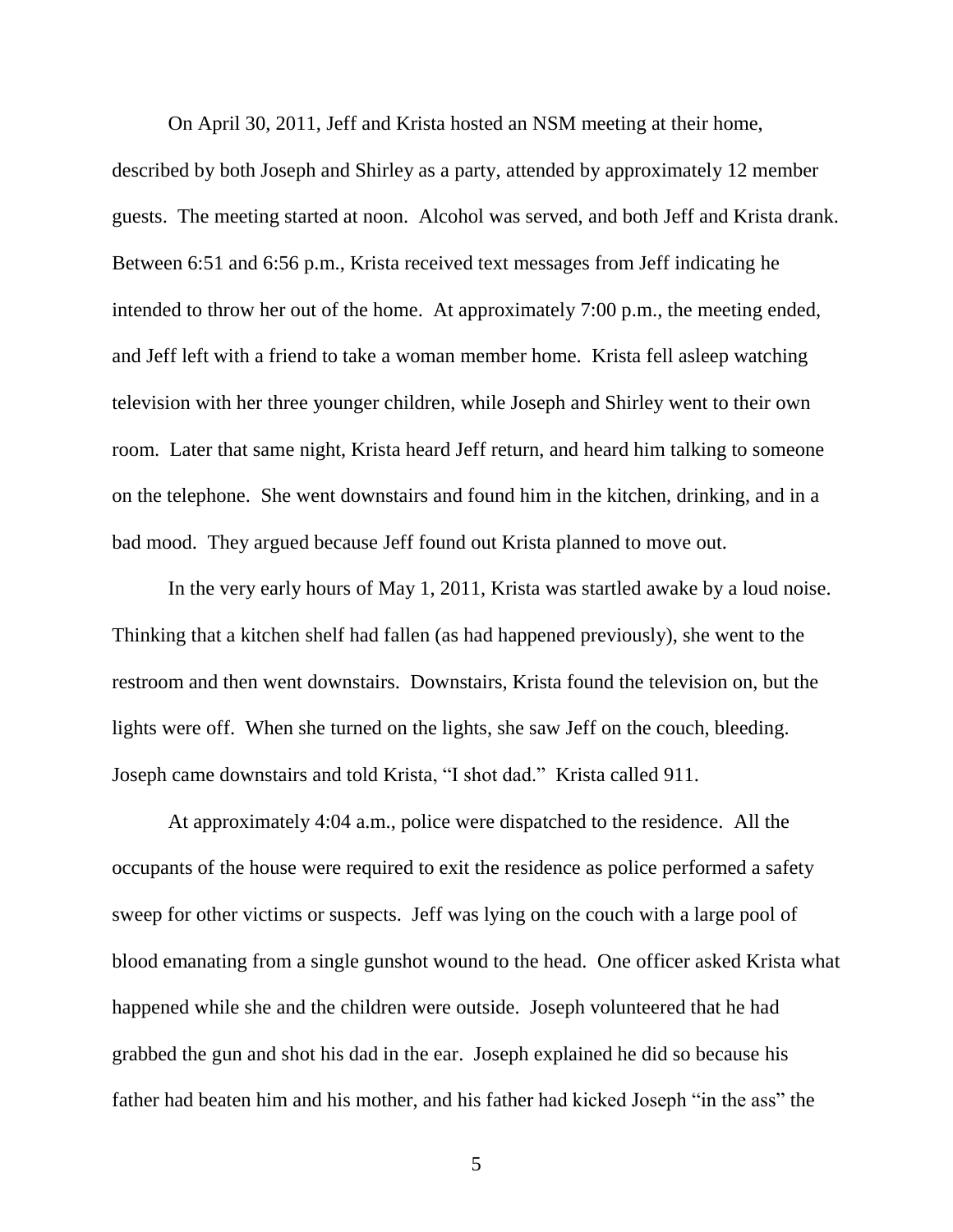day before. Joseph also said he used his father's gun and that he had put it under his bed after the shooting. When the residence was searched, the gun used in the shooting was found under Joseph's bed. Joseph's statements were recorded on a belt recorder and played in open court.

At some point, all the surviving family members were placed in separate police cars. While sitting alone in the back of one patrol car, unhand-cuffed, Joseph talked a lot, although no questions were asked of him. Joseph admitted he had shot his father, said he wished he had not done it, and indicated he knew it was wrong. Joseph asked if his father were dead, or just injured, and explained the events leading up to the shooting. Joseph told the officer his father had abused him and other members of the family repeatedly, and that the previous night, his father had threatened to remove all the smoke detectors and burn the house down, while the family slept. Joseph was aware of his father's new girlfriend and was concerned that he would have to choose between living with his dad or his mom.**<sup>3</sup>** Joseph explained that his father returned home and fell asleep on the couch, after which Joseph got the gun from his mother's bedroom, went downstairs and shot his father in the head. He did not mention being told by anyone else to shoot his father. However, Joseph was worried that his sisters would be angry with him.

At the police station, Joseph was interviewed by Detective Hopewell, who first asked questions to determine if he understood the difference between right and wrong,

**<sup>3</sup>** Joseph referred to his stepmother Krista as his mother. We will refer to her as his stepmother, except when quoting Joseph or another witness.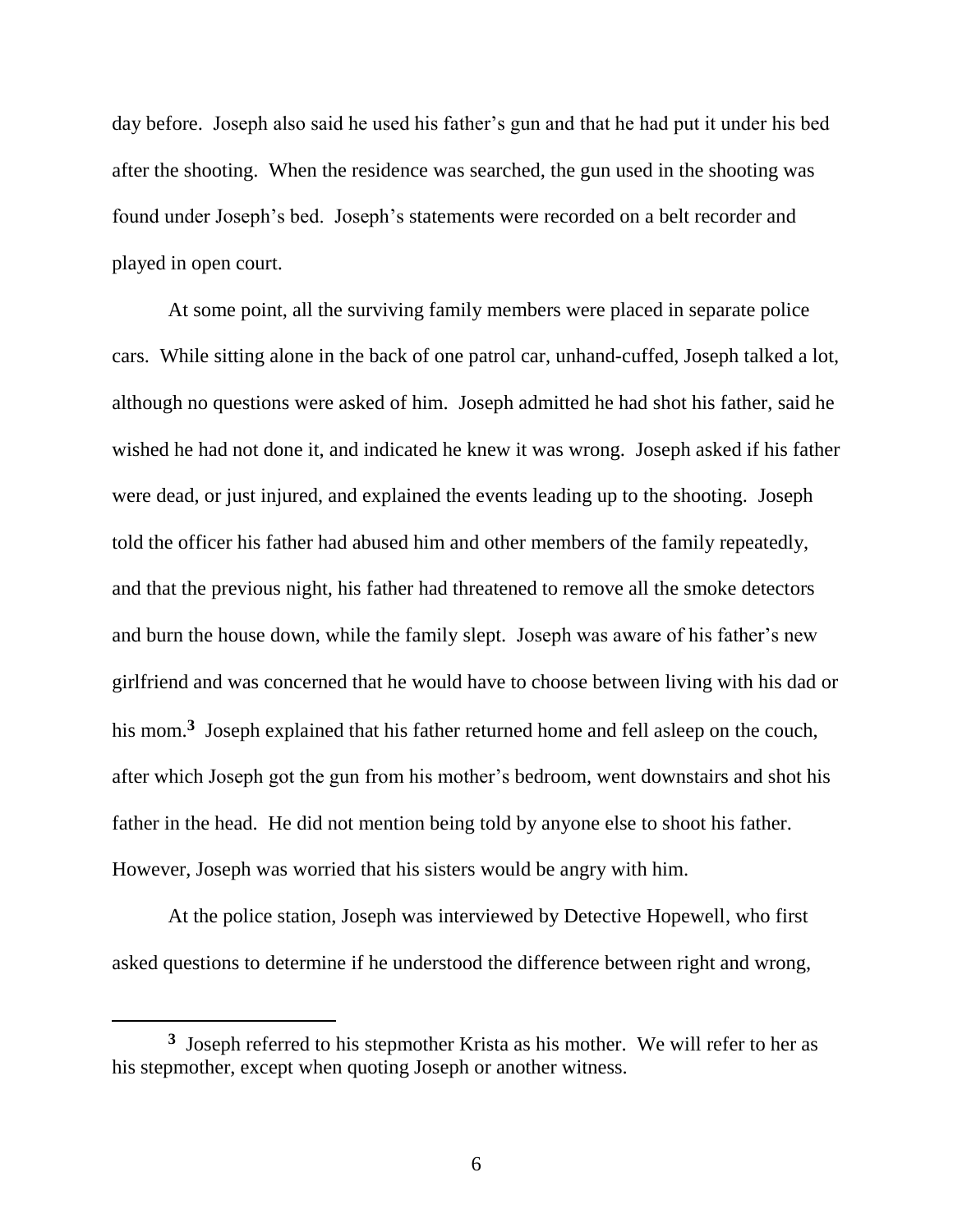before admonishing Joseph of his *Miranda* rights. A videotape of the interview was played in open court. Joseph admitted shooting his father and explained the circumstances much as he had done in the patrol car. Specifically, Joseph described how his father came home, the family decided to have a movie night, then going to bed where he woke up after a little while and "started thinking that I should end the son versus father thing."

On May 3, 2011, a wardship petition was filed pursuant to Welfare and Institutions Code, section 602, alleging that Joseph had committed an act which would be a crime if committed by an adult. Specifically, the petition alleged that the minor had committed murder (§ 187, subd. (a)), and that in the commission of the crime, he personally discharged a firearm that proximately cause death (§ 12022.53, subd. (d)).

At the initial hearing, Joseph's counsel requested that the minor be evaluated in anticipation of entering a plea of not guilty by reason of insanity. At a subsequent hearing—still prior to entering a plea on the petition— delinquency proceedings were suspended pursuant to Welfare and Institutions Code section 709, to determine Joseph's competency.**<sup>4</sup>** Drs. Miller and Rath, psychologists, were appointed for this evaluation. On March 28, 2012, the reports of the appointed evaluators were read and both counsel stipulated that the issues of competency be submitted to the court. The court considered the psychological evaluations and concluded the minor was competent. Delinquency proceedings were reinstated.

**<sup>4</sup>** The clerk's minutes refer to Welfare and Institutions Code section 790, but the actual referral was made pursuant to section 709.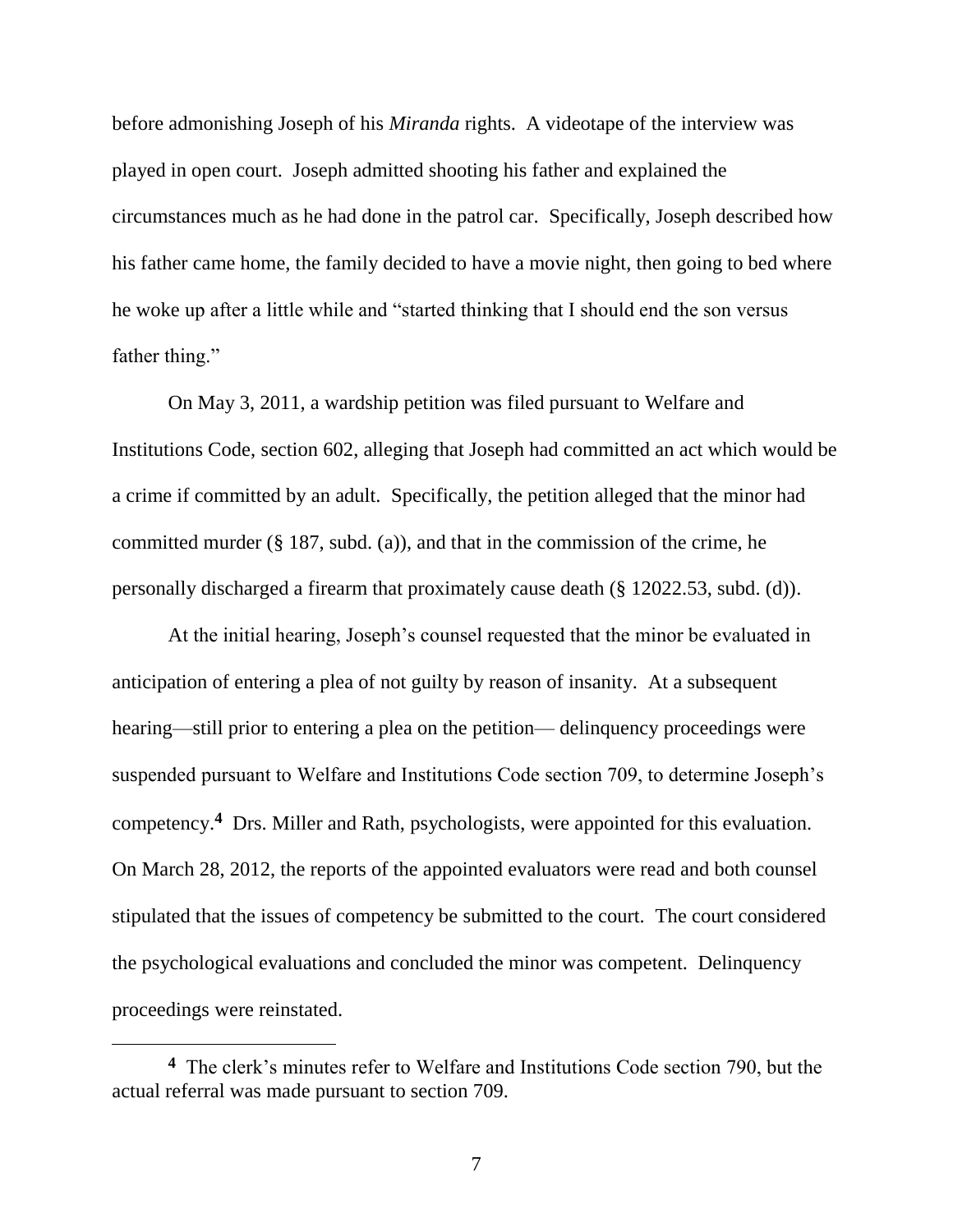On June 5, 2012, Joseph entered pleas of not guilty and not guilty by reason of insanity (NGI). The court ordered an NGI evaluation to be conducted by two experts, appointing Dr. Kania and Dr. Rath. Between May 3, 2011 and May 18, 2012, three separate applications regarding psychotropic medications were made and granted to address Joseph's ADHD. On July 9, 2012, Dr. Rath submitted his report finding Joseph was not insane. On July 24, 2012, Dr. Kania submitted his report, reaching the same conclusion.

The contested jurisdictional hearing commenced on October 30, 2012. Minor's counsel objected to the admission of Joseph's responses to questions asked by Detective Hopewell, pursuant to a section 26 questionnaire (see *In re Gladys R.* (1970) 1 Cal.3d 855, 862 (*Gladys R.*))*,* because the inquiry was conducted before he was admonished of his *Miranda* rights. The court was concerned about two questions and their responses and struck them. However, the court eventually reconsidered and ruled that the response to one question was admissible.

Counsel also argued that the minor's statements were obtained in violation of *Miranda* because there were two people present, **5** the minor was admonished that the decision to answer questions was his choice and his mother's choice, and the detective did not adequately explain that Joseph did not have to talk to her. The court overruled these objections.

Additionally, on the third day of trial, the minor objected to any testimony by Dr.

**<sup>5</sup>** Although minor's counsel did not expressly indicate, we assume the second objection was made on the ground of involuntariness.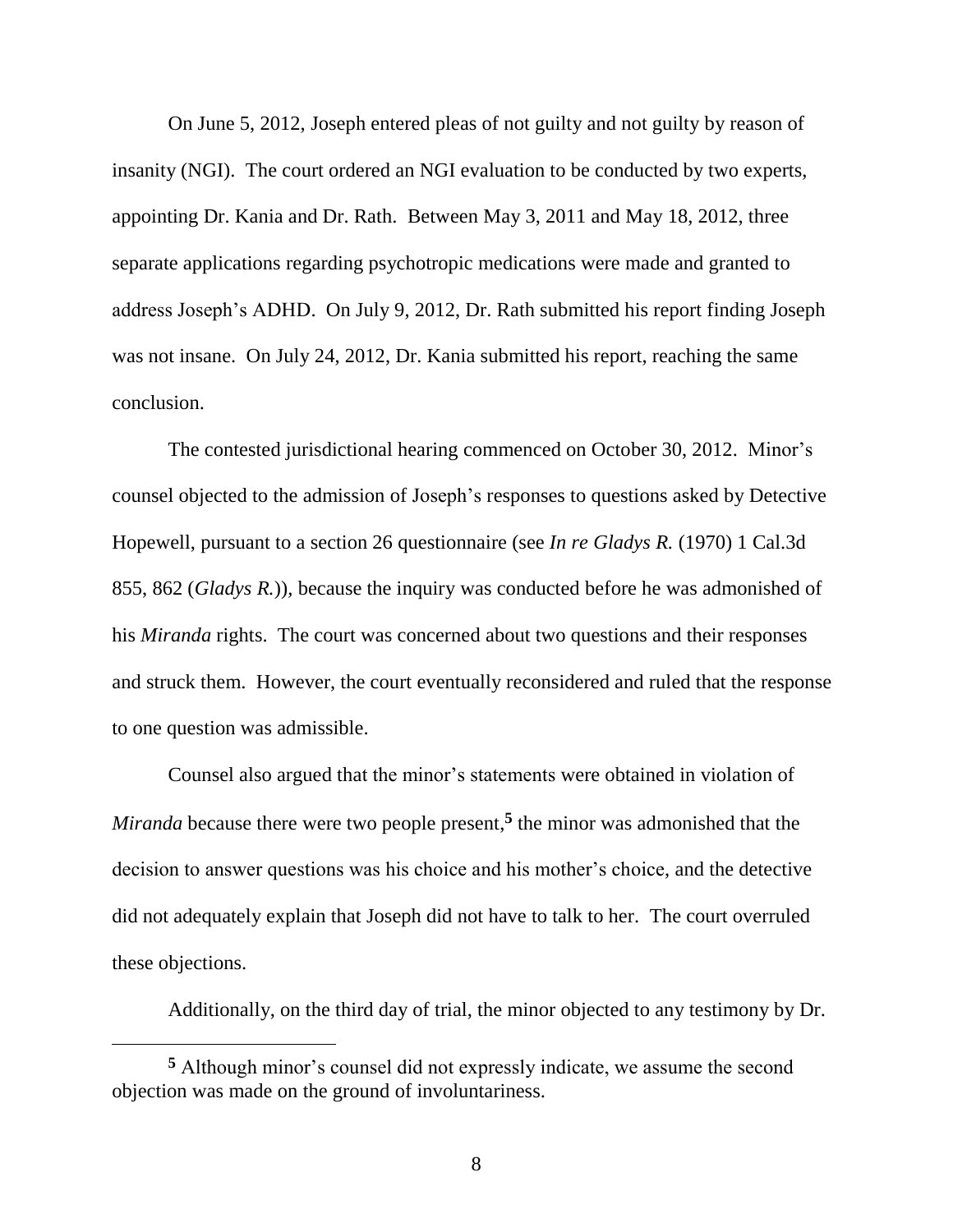Rath as to Joseph's capacity to commit the crime on the ground Dr. Rath was inappropriately appointed to conduct evaluations both as to the minor's capacity as well as on the issue of sanity. The court sustained the objection, but allowed the prosecutor to retain another expert on the issue of the minor's sanity. The court granted the prosecution's request that Dr. Salter be permitted to interview the minor and that she would be permitted to testify for the purpose of impeaching the minor's expert. Defense counsel requested to be present when Dr. Salter interviewed the minor, but the court denied the request. Later, minor's counsel objected to Dr. Salter's report on the ground of late discovery, which objection was overruled.

In the end, the parties stipulated to the admissibility of the reports of Dr. Salter and Dr. Geffner (the defendant's expert), and, after the People rested, the minor withdrew his plea of not guilty by reason of insanity. The minor made a motion to dismiss pursuant to Welfare and Institutions Code section 701.1, which was denied. The court found by clear proof that the minor knew the wrongfulness of his acts, within the meaning of section 26. The court ruled the minor came within Welfare and Institutions Code section 602 upon a finding that the allegations of the petition were true, specifically, that the minor had committed second degree murder, a felony, and that he personally and intentionally discharged a firearm.

The probation officer's dispositional report recommended commitment to the Division of Juvenile Justice (DJJ) because the minor was screened by 15 different county and private placements, and had been rejected by all but one, which referral was still pending. The probation officer indicated that the minor appeared to be beyond the scope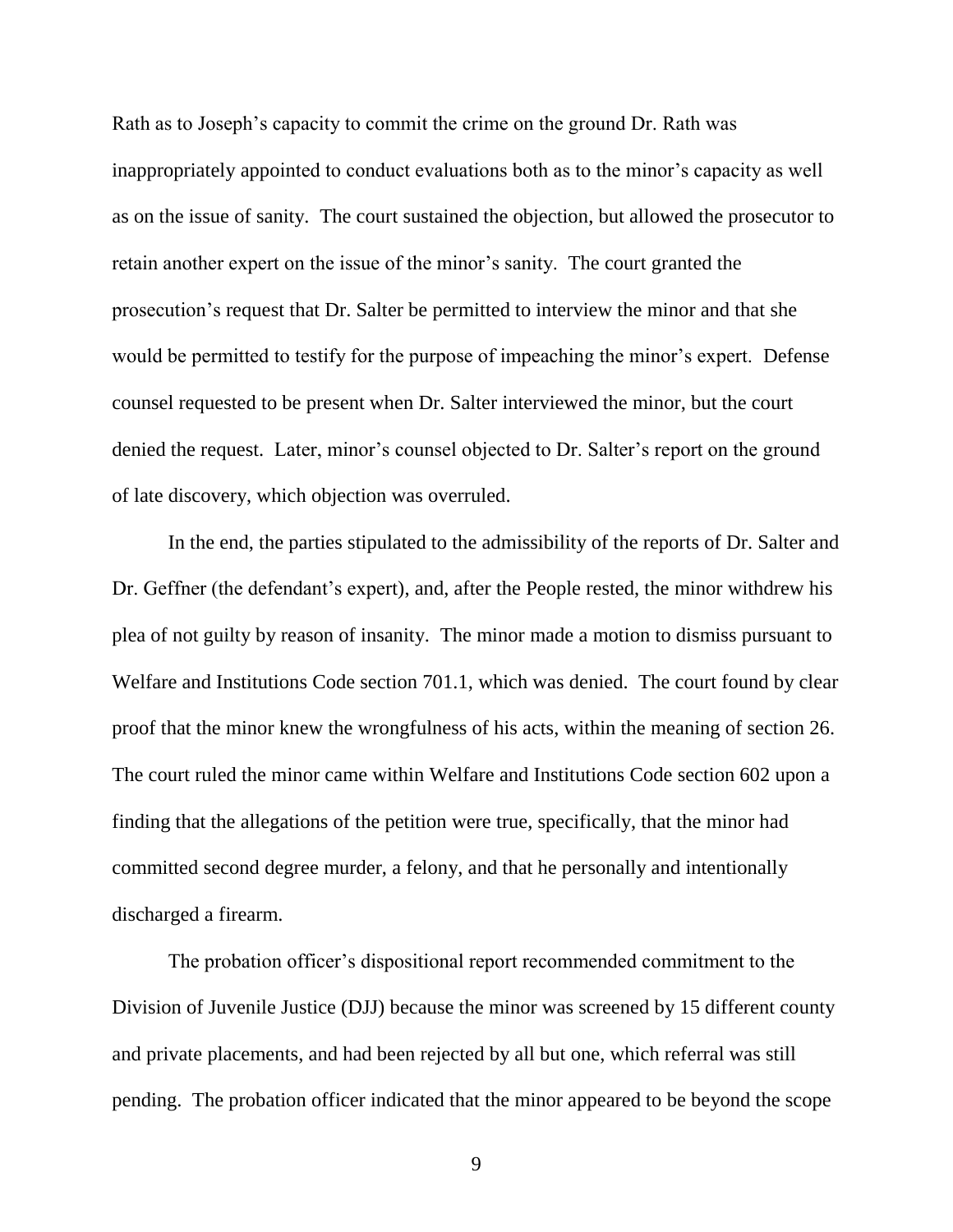of any private or county facilities, including the Youthful Offender Program (YOP), because he posed a serious risk to the community, and because he was in need of a long term, highly structured, well-supervised environment. The average commitment to YOP was seven months, and the average age of the minors at YOP was 17. At YOP, Joseph would not be eligible for most of the programs because they were not age appropriate. Most significantly, Joseph was not eligible for probation because of the true finding on the gun discharge enhancement.

The probation officer noted that DJJ had screened the minor, but a diagnostic study pursuant to Welfare and Institutions Code section 704 **<sup>6</sup>** would have to be completed first, because of Joseph's age. Additionally, the Screening Committee decided to have the minor's case screened by the Department of Mental Health (DMH) for a Rate Classification 13/14 Level (RCL) placement,**<sup>7</sup>** requiring more time. The court continued

**<sup>6</sup>** The court's order referred to a 90-day diagnostic study pursuant to Welfare and Institutions Code section 707.2. However, section 707.2 relates to criminal defendants under the age of 18, who are eligible for treatment at CYA (now DJJ) pursuant to Welfare and Institutions Code section 1731.5. For minors found to be persons described by Welfare and Institutions Code section 602 who are eligible for commitment to CYA (now DJJ), the diagnostic study is conducted pursuant to Welfare and Institutions Code section 704.

**<sup>7</sup>** This rate classification apparently refers to the California Department of Social Services (CDSS) and Foster Care Rates Bureau classification levels of group homes, according to a report entitled "The Classification of Group Home Programs under the Standardized Schedule of Rates System," prepared by CDSS on August 30, 1989. (See Welf. & Inst. Code, § 11462, subd. (b).) The rates are set depending on the level of care required by a child, based on a point system, with Rate Classification Levels 13 and 14 representing the highest level of care.

<sup>(</sup>See, http://www.childsworld.ca.gov/Res/pdf/OverviewClassificationLvls.pdf as of January 15, 2015.)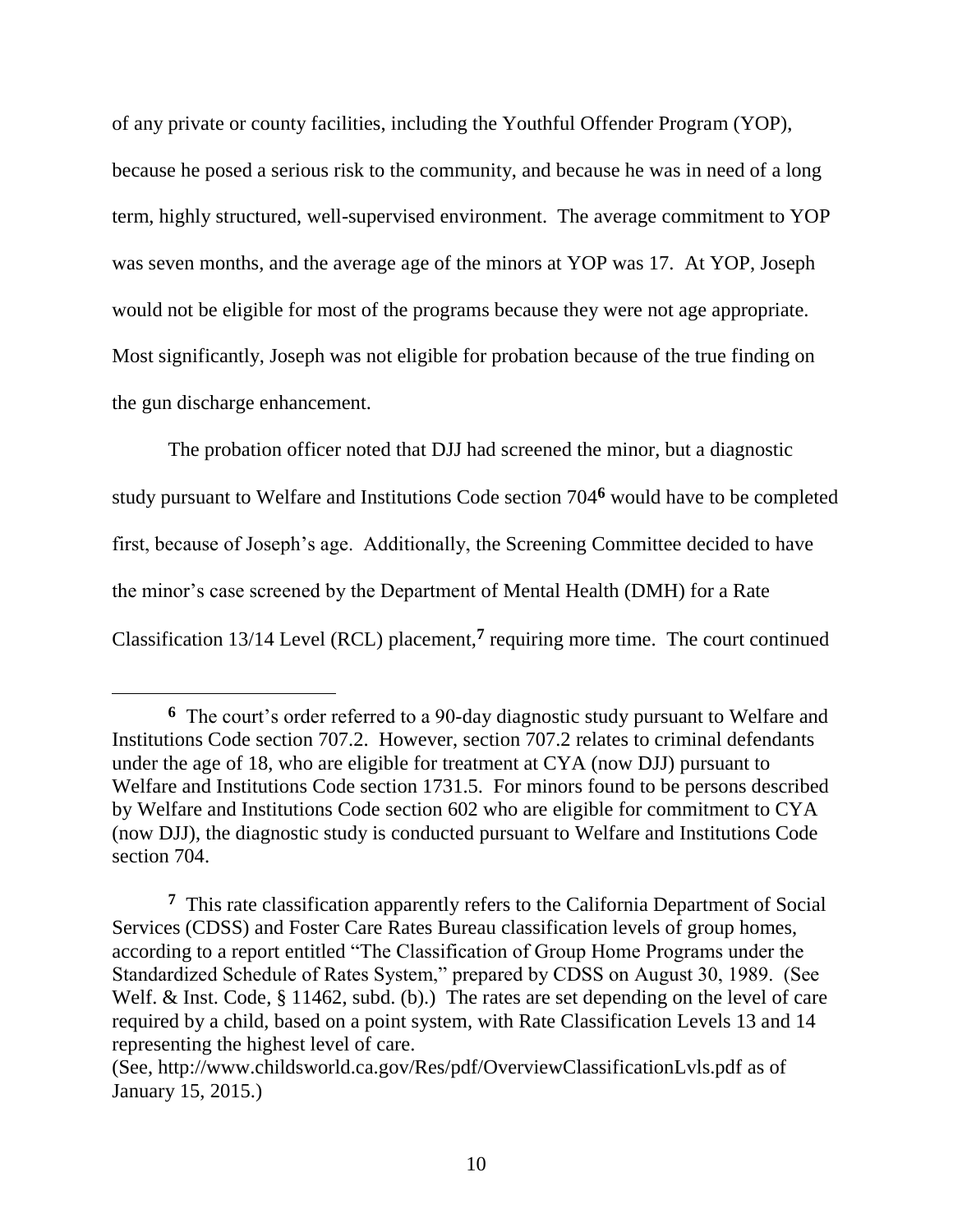the disposition hearing to facilitate the diagnostic study.

On February 15, 2013, the Department of Mental Health submitted its assessment for the RCL 13/14 level of care. The assessment indicated Joseph qualified for RCL 14 level, but had not been certified. DMH believed Joseph had neurological issues and would benefit from participating in an MRI (magnetic resonance imaging) to determine the extent of damage done to his brain due to his past history**<sup>8</sup>** . To this end, the probation officer requested that the court order a functional MRI, although the record does not indicate whether this was ordered or performed. The report also indicated that on the date of the shooting, Joseph was not taking his psychotropic medications. The probation officer noted, in response to the court's request for an update, that an IEP had been completed on August 28, 2012, and had been updated on February 11, 2013.

On March 1, 2013, the court ordered the probation officer to submit another addendum report to follow up on a letter from Copper Hills Youth Center of Utah, indicating that Joseph was eligible for placement there. The probation officer did so after contacting Copper Hills Youth Center. However, the probation officer learned that the facility had accepted Joseph without having interviewed him, based solely on the recommendation of an official with DMH that Joseph was a level-headed, polite kid. Copper Hills took his word for it that Joseph would be a good fit. The probation department had reservations about the acceptance because no out-of-state facility had

**<sup>8</sup>** The probation report does not indicate whether the Department of Mental Health was concerned about Joseph's past history of prenatal substance abuse exposure, the physical abuse he suffered, or his history of behavioral problems.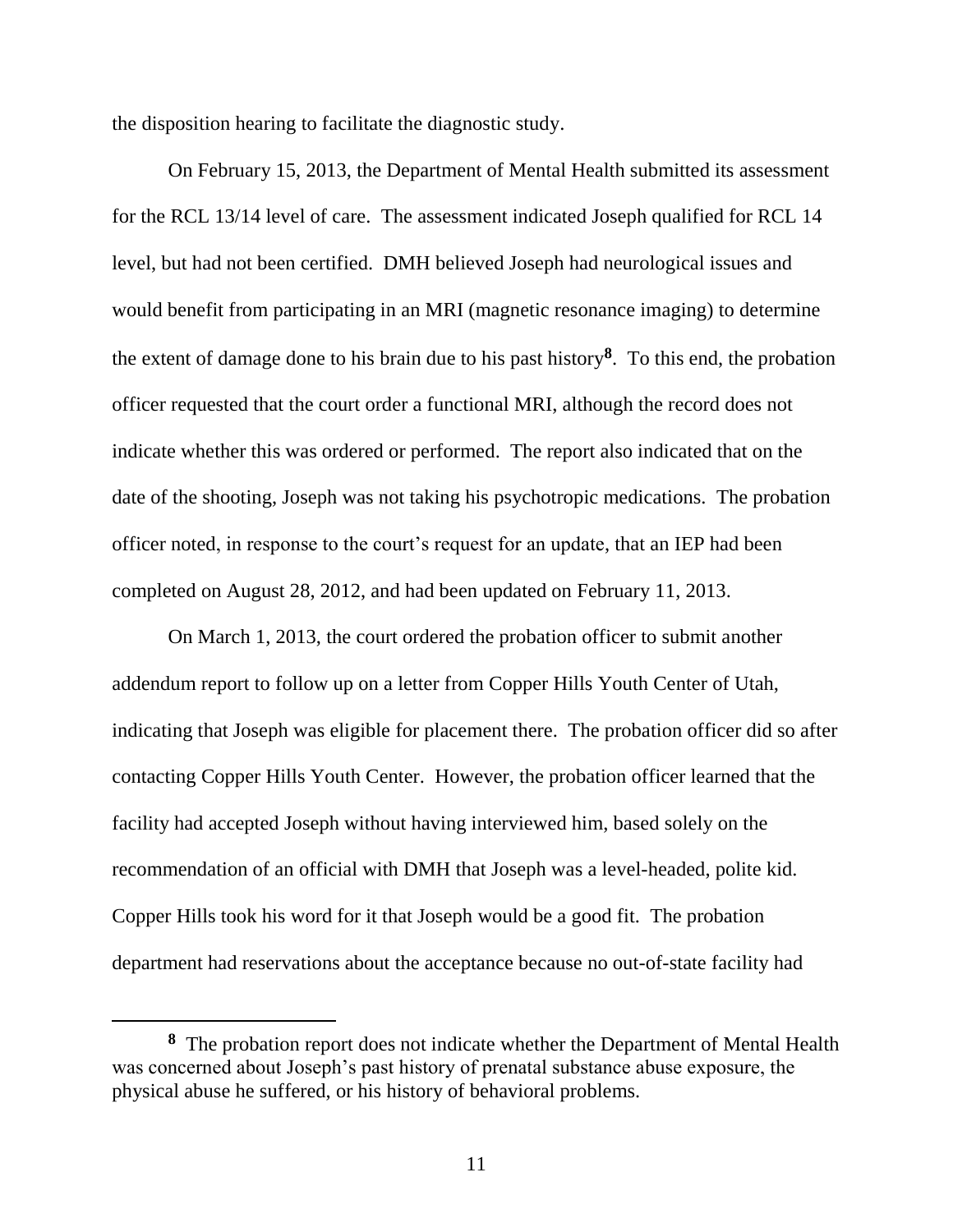ever accepted a minor without interviewing the minor either in person, or via telephone. The probation officer was also concerned that Copper Hills was a 197-bed facility with 119 openings. The probation officer again recommended commitment to DJJ. On April 2, 2013, the court ordered the Welfare and Institution Code section 704 diagnostic evaluation.

On April 29, 2013, the probation officer submitted an ex parte memo, outlining difficulties with the DJJ packet that prevented completion of the diagnostic study. The DJJ reported the packet that had been sent contained errors, one of which was the fact that the correct Welfare and Institutions Code section for the examination was 704, not 707.2, as indicated in the minute order. For this reason, as of June 3, 2013, the DJJ diagnostic study had not been completed due to an apparent bureaucratic runaround. Nevertheless, on July 22, 2013, the DJJ sent a letter informing the probation department that Joseph had been accepted.

On July 15, 2013, the minor's educational advocate filed a motion to join the Riverside County Office of Education (RCOE). The grounds for joinder related to the fact that administrative law proceedings were ongoing to determine what the least restrictive educational placement would be for the minor under federal law, and that this information would be relevant to the issue of whether the minor would benefit from a DJJ placement. On October 7, 2013, the court denied the joinder motion without prejudice.

The contested dispositional hearing commenced October 21, 2013. The parties stipulated that the court consider several expert evaluations and reports assessing Joseph. Minor's counsel informed the court there were two additional possible placements to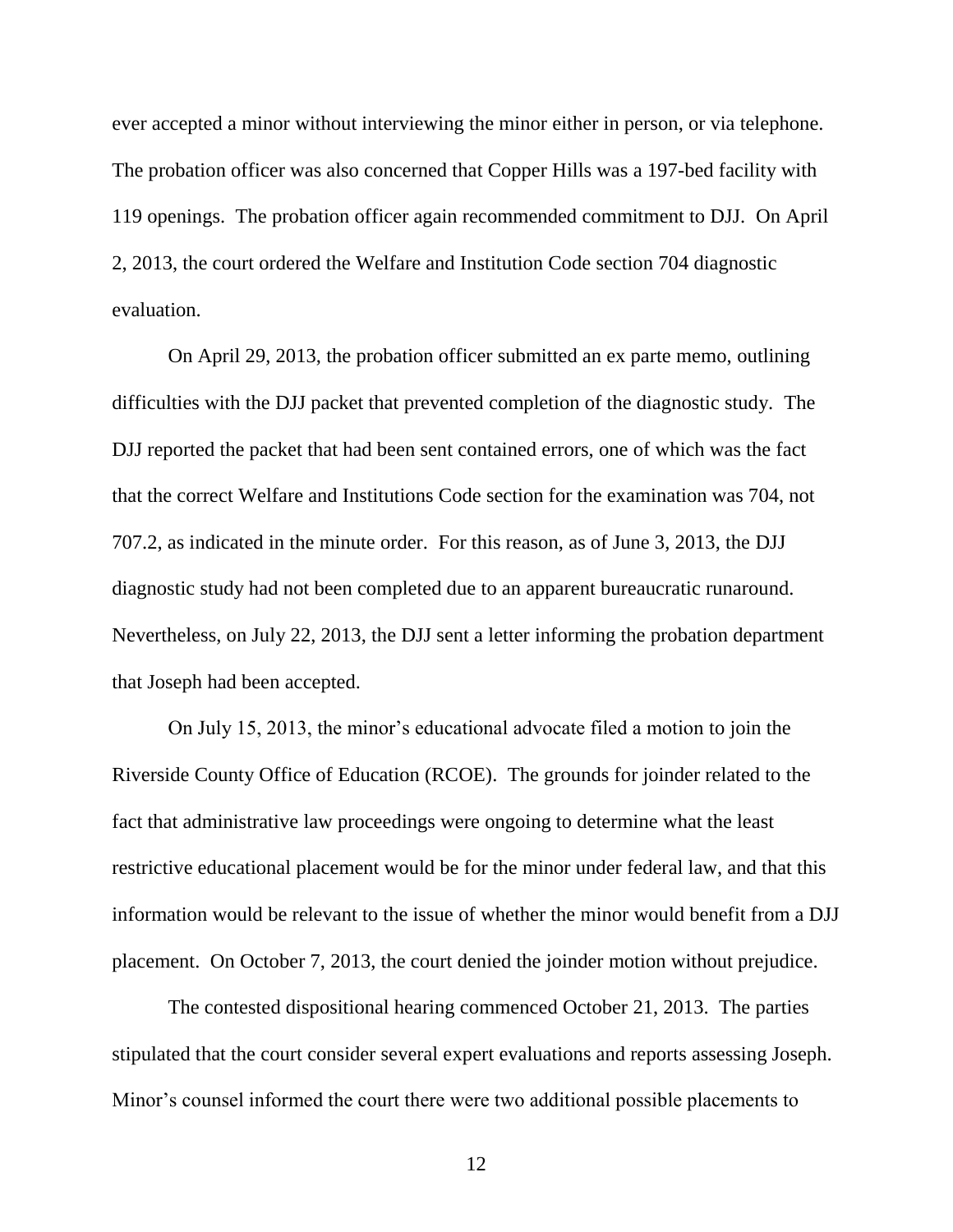consider, namely the San Diego Children's Center, and the Devereaux School in Texas. The court ordered counsel to provide information to the probation department for a verbal report On October 25, 2013, during a break between witnesses, the probation officer reported that neither of the proposed alternative placements were secured facilities. Further, the San Diego Center for Children had informed the probation officer that it would not accept a case such as Joseph's due to the magnitude of this case.

The court reviewed the documentary evidence and heard testimony over several days. On October 31, 2013, the court found that less restrictive alternatives would be ineffective and inappropriate, and that commitment to DJJ would be beneficial. The court noted that the minor is a danger to the public who must be housed in a secure facility, and that he would not receive the intensive services he needs, nor would society be protected, in a less restrictive placement. The court adjudged the minor a ward of the court, found he was a person with exceptional needs, and committed him to the DJJ. The court set his maximum confinement time as 40 years to life, consisting of 15 years to life for the murder finding, plus 25 years to life for the gun discharge enhancement pursuant to section 12022.53, subdivision (d).

The minor timely appealed.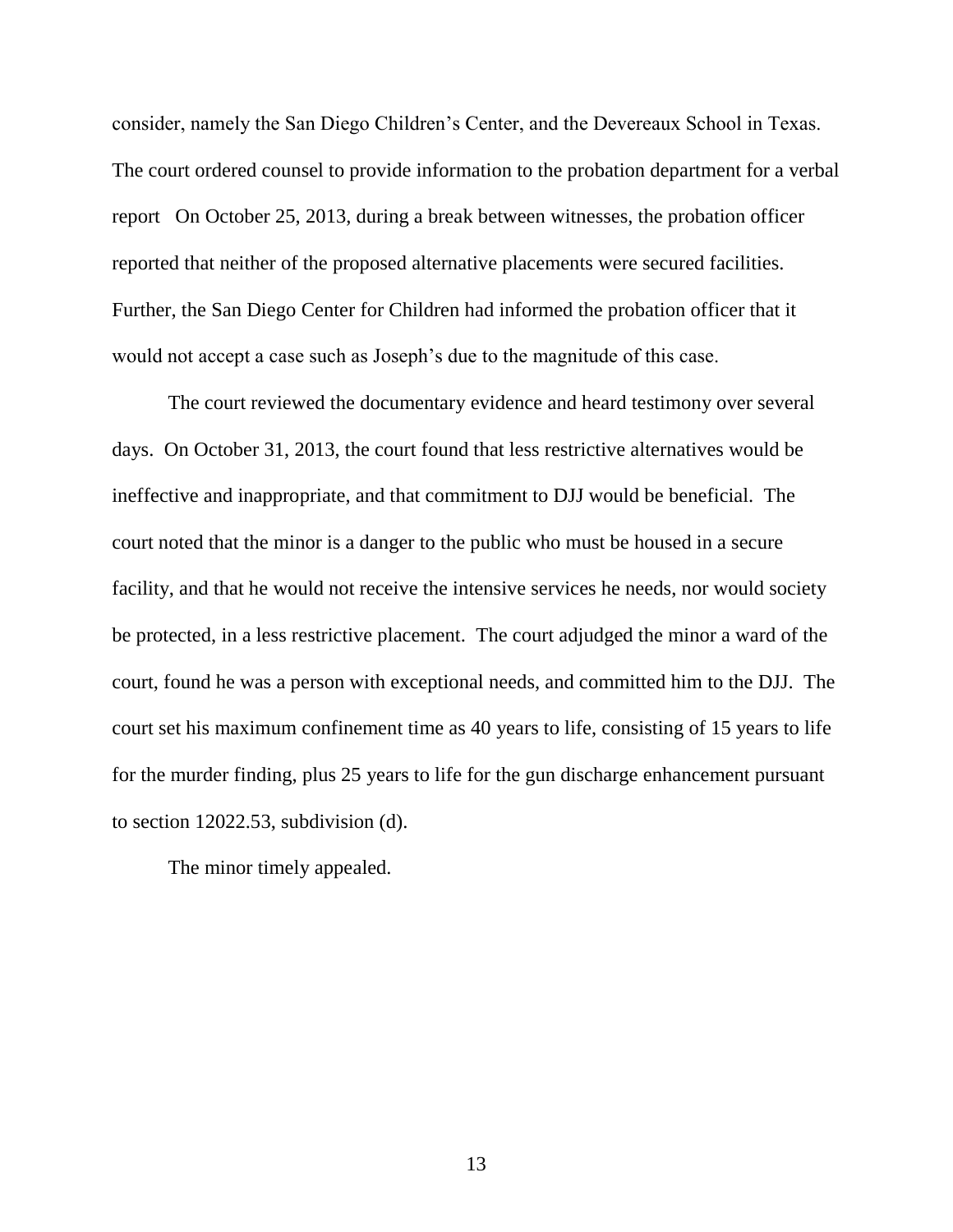#### **DISCUSSION**

1. *The Juvenile Court Did Not Err in Admitting the Minor's Statements in Response to Questions Relating to His Capacity to Commit a Crime.*

### a. *Background*

After being taken to the police station, the minor was interviewed by Detective Hopewell, a detective assigned to the Sexual Assault and Child Abuse Unit, whose role was to interview Joseph and his siblings. Prior to admonishing Joseph of his *Miranda* rights or interviewing him about the shooting itself, the detective asked him questions pursuant to a *Gladys R.* questionnaire, designed to determine if an arrestee under the age of 14 understands the wrongfulness of his or her actions, within the meaning of section 26.

Following that questionnaire, the detective asked Joseph if stealing candy from a store without paying for it was right or wrong; Joseph replied it was wrong. She then asked Joseph to give her an example of doing something right and doing something wrong. Joseph responded that doing wrong things could hurt people, while it was good to care, and to help people. After asking him for an example of something that he would do that would be right, she asked Joseph to give an example of doing something that was wrong, to which Joseph replied, "Well, I shot my dad." Shortly thereafter, the detective advised Joseph pursuant to *Miranda* and proceeded to question him about the shooting*.*

At trial, minor's counsel objected on the ground that Joseph was in custody when asked the questions from the *Gladys R.* questionnaire, but he had not been *Mirandized*, rendering his responses to the *Gladys R.* questionnaire inadmissible. Counsel also argued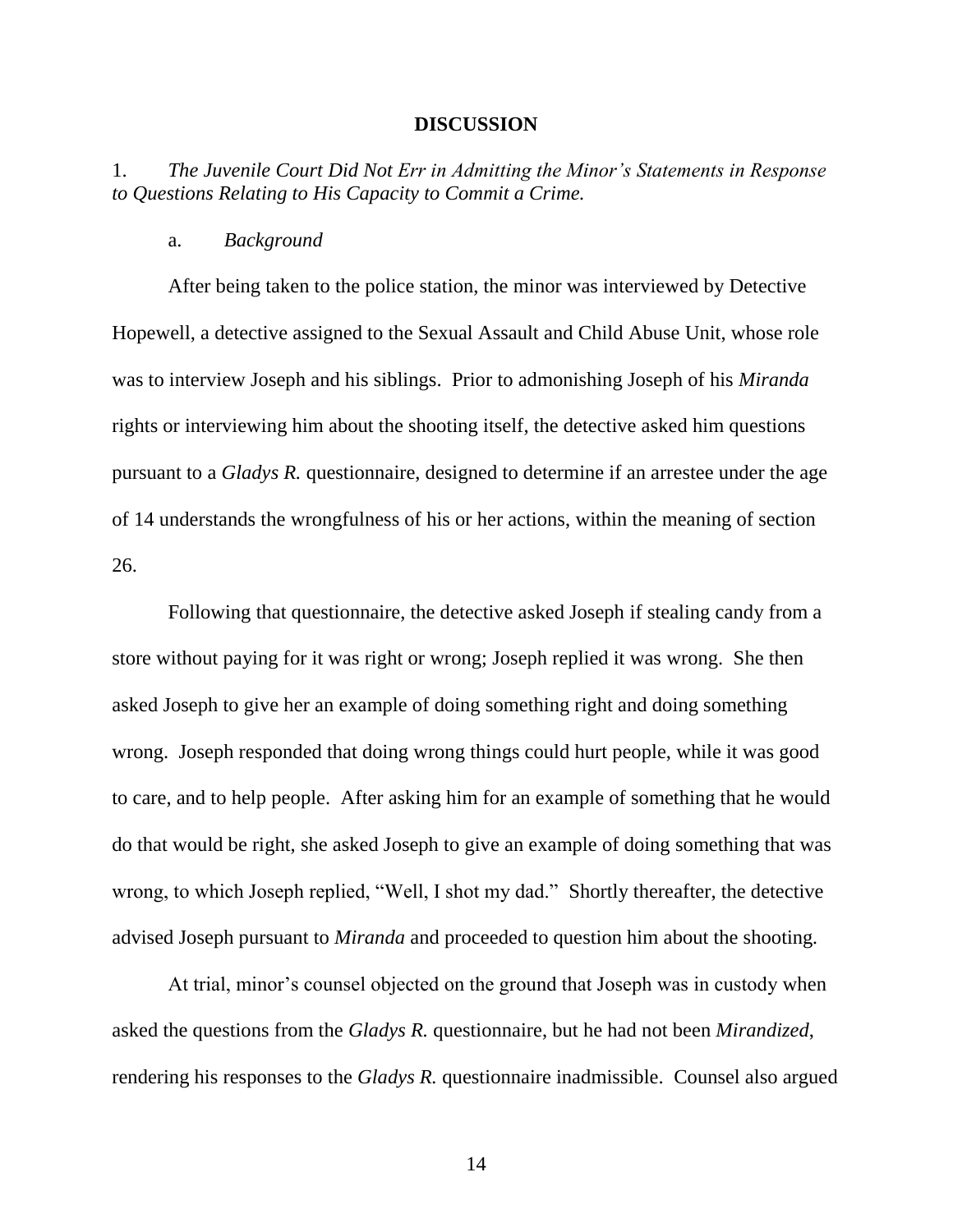that the statements obtained after the admonishment must be excluded because they were tainted by the initial failure to admonish. Minor's counsel later objected that the *Miranda*  warning given by the detective was defective because she told Joseph that the choice to remain silent was his choice and his mother's choice.

On appeal, the minor renews the argument that Joseph's statements in response to the questions asked prior to being *Mirandized* were inadmissible. In addition, the minor argues that his waivers under *Miranda* were involuntary because he did not understand the nature of his right to be free of coercive confessions due to his mental disabilities and because his stepmother was present, creating a coercive atmosphere.**<sup>9</sup>** On review of a trial court's decision on a *Miranda* issue, we accept the trial court's determination of disputed facts if supported by substantial evidence, but we independently decide whether the challenged statements were obtained in violation of *Miranda*. (*People v. Davis* (2009) 46 Cal.4th 539, 586.)

### b. *Any Error in Failing to Admonish the Minor of his Miranda Rights Prior to Conducting the Gladys R. Inquiry Was Harmless Beyond a Reasonable Doubt.*

The United States Supreme Court has recognized that any police interview of an individual suspected of a crime has coercive aspects to it. (*Oregon v. Mathiason* (1977) 429 U.S. 492, 495 [97 S.Ct. 711, 50 L.Ed.2d 714].) Those interrogations that occur while a suspect is in police custody heighten the risk that statements obtained are not the product of the suspect's free choice. (*Dickerson v. United States* (2000) 530 U.S. 428,

<sup>&</sup>lt;sup>9</sup> The last two theories were not argued in the trial court. Nevertheless, we have discretion to address them. (*In re Sheena K.* (2007) 40 Cal.4th 875, 887, fn. 7.)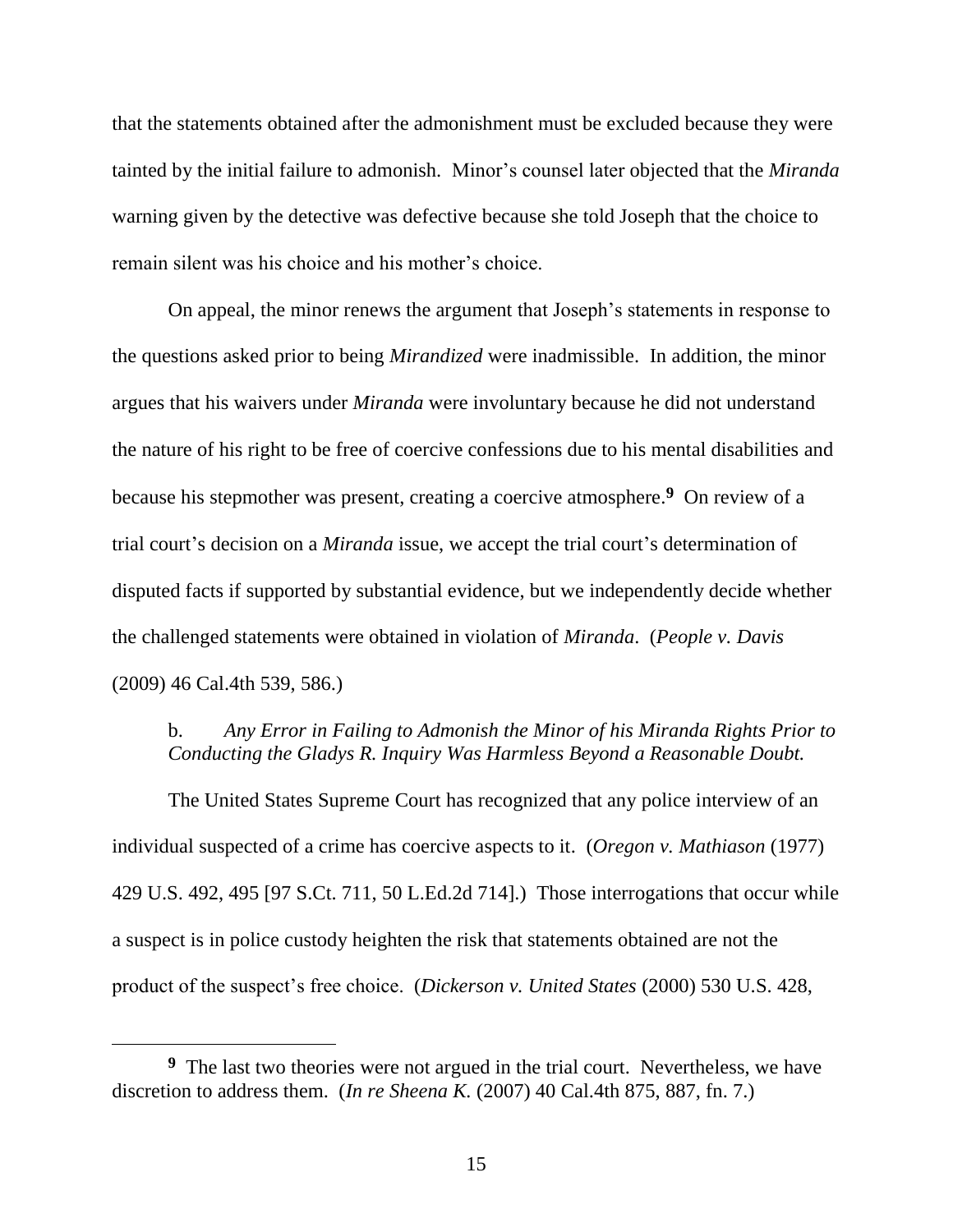435 [120 S.Ct. 2326, 147 L.Ed.2d 405].) For this reason, *Miranda* warnings are required before a person is subjected to a custodial interrogation, which is defined as questioning initiated by law enforcement officers after a person has been taken into custody or otherwise deprived of his freedom of action in any significant way. (*Miranda, supra,* 384 U.S. at p. 444.)

Because the prophylactic measures designed to safeguard the constitutional guarantee against self-incrimination come into play for custodial interrogations, an officer's obligation to administer *Miranda* warnings attaches only where there has been such a restriction of freedom of movement as to render the suspect "in custody." (*Stansbury v. California* (1994) 511 U.S. 318, 322 [114 S.Ct. 1526, 128 L.Ed.2d 292].) This determination is based on the objective circumstances of the interrogation. (*Ibid.*) Two inquiries are essential to this determination: first, what are the circumstances surrounding the interrogation; and second, given those circumstances, would a reasonable person have felt he or she was not at liberty to terminate the interrogation and leave. (*Thompson v. Keohane* (1995) 516 U.S. 99, 112 [116 S.Ct. 457, 133 L.Ed.2d 383].)

Even for an adult, the physical and psychological isolation of custodial interrogation can undermine the individual's will to resist and compel him to speak where he would not otherwise do so freely. (*Miranda, supra,* 384 U.S. at p. 467.) The pressure of custodial interrogation is so immense that it can induce a frighteningly high percentage of people to confess to crimes they never committed. (*Corley v. United States* (2009) 556 U.S. 303, 321 [129 S.Ct. 1558, 173 L.Ed.2d 443].)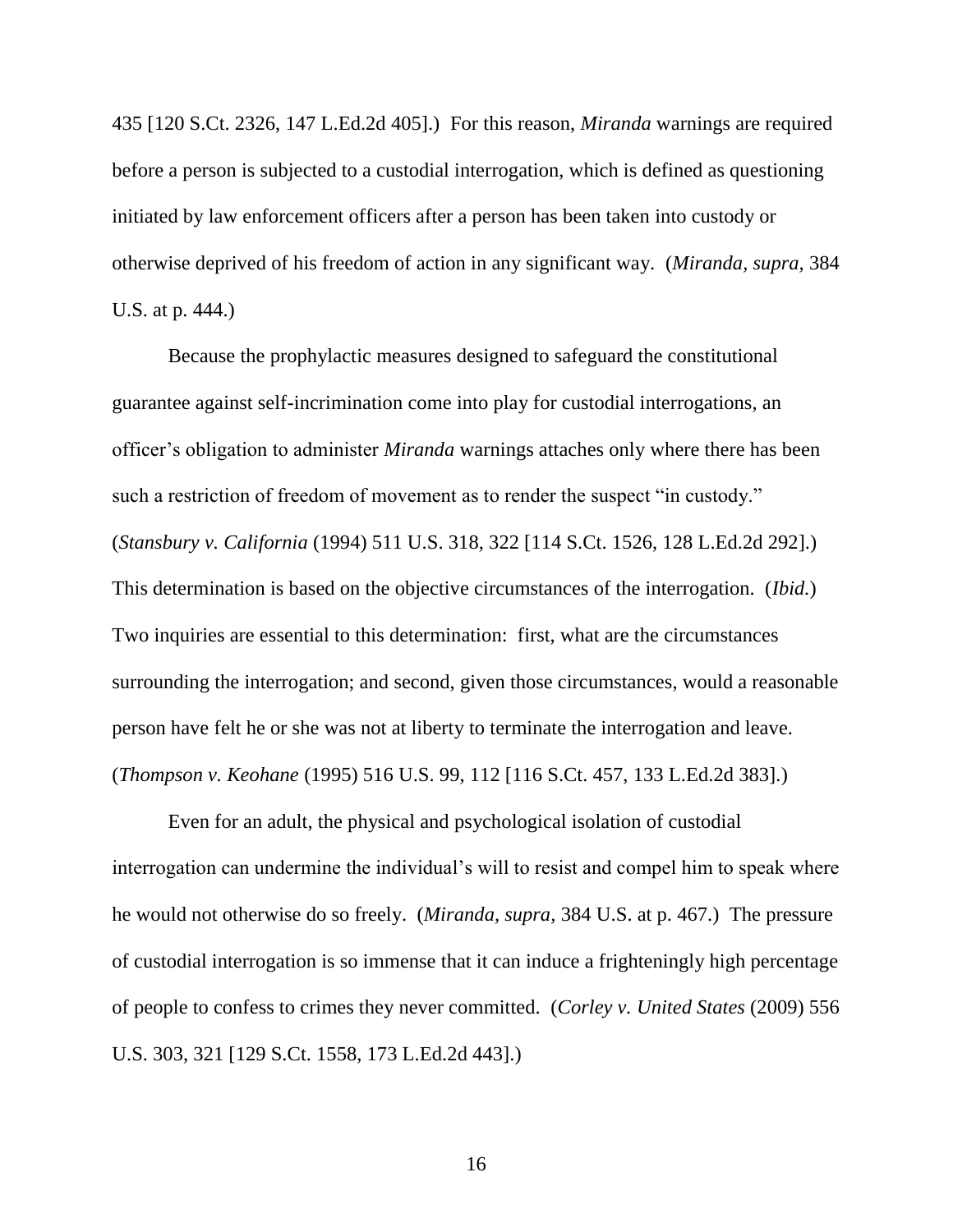The risk is all the more troubling and acute when the subject of custodial interrogation is a juvenile. (*J.D.B. v. North Carolina* (2011) \_\_\_U.S.\_\_\_ [131 S.Ct. 2394, 2401, 180 L.Ed.2d 310].) Recognizing the inherently coercive nature of custodial interrogation, it has long been held that prior to questioning, a suspect must be warned that he has a right to remain silent, that any statement he does make may be used as evidence against him, and that he has the right to the presence of an attorney, either retained or appointed. (*Miranda, supra,* 384 U.S. at p. 444.)

In some circumstances, a child's age will affect how a reasonable person in the suspect's position would perceive his or her freedom to leave. (*J.D.B. v. North Carolina, supra,* 131 S.Ct. at pp. 2402-2403.) Thus, where the child's age is known to the officer at the time of police questioning, or would have been objectively apparent to the reasonable officer, its inclusion in the custody analysis is consistent with the objective nature of that test, although the child's age may not be a determinative factor in every case. (*Id*. at p. 2406.)

A significant factor in the present case is the fact that the detective commenced the interview with a *Gladys R*. questionnaire. That questionnaire was designed to satisfy the requirement of section 26 that a child under 14 appreciate the wrongfulness of his or her conduct. It is well settled that in order to become a ward of the court under Welfare and Institutions Code section 602, clear proof must show that a child under the age of 14 years at the time of committing the act appreciated its wrongfulness. (*Gladys R., supra,* 1 Cal.3d at p. 862.) The *Gladys R.* questionnaire was devised specifically for minors suspected of committing an offense that would be criminal if committed by an adult. The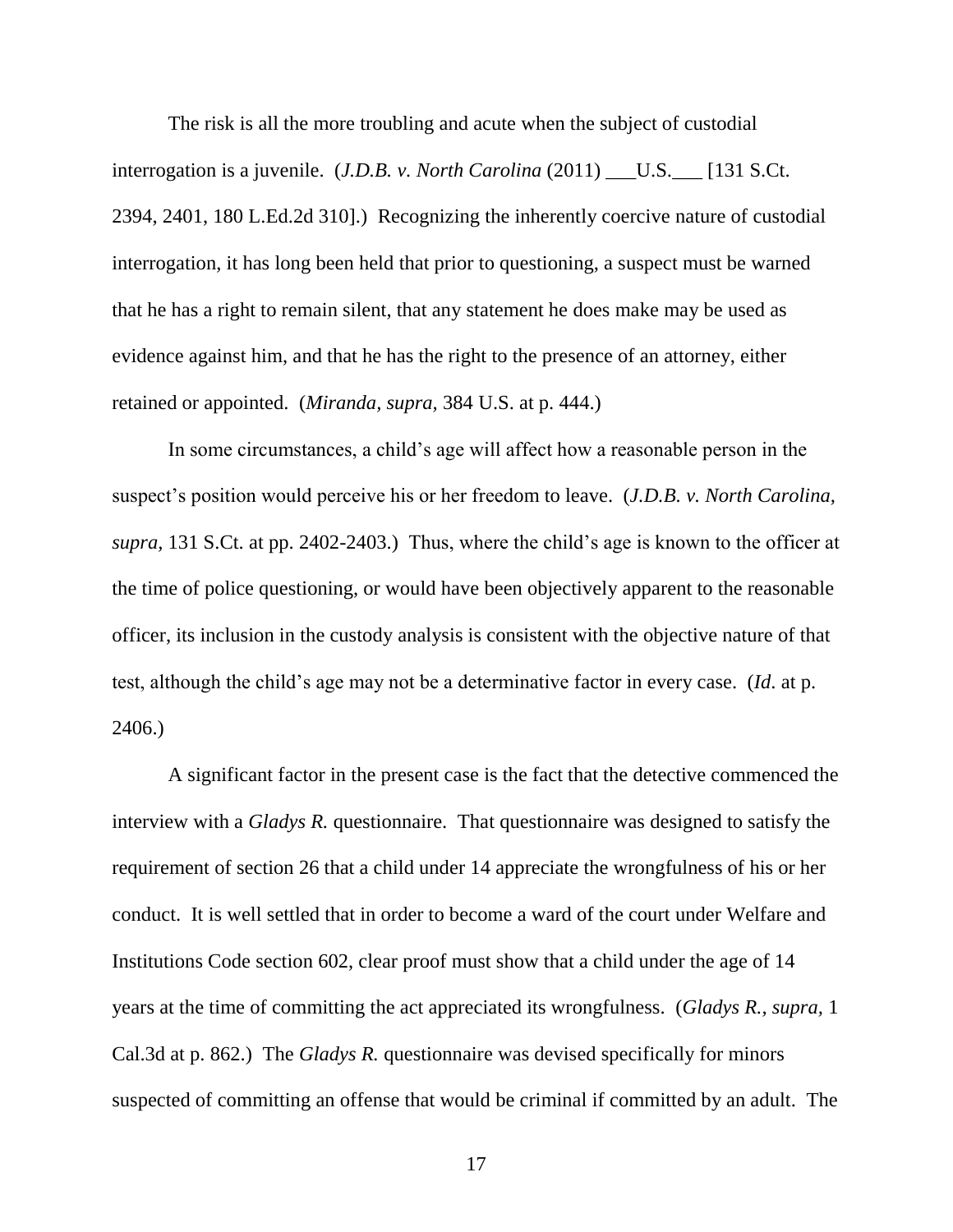detective would not have needed to make a determination that Joseph appreciated the wrongfulness of his conduct if there had been no intention of charging him with a crime. Thus, the fact that the detective commenced the interview with a *Gladys R.* questionnaire is, in itself, a factor which leads us to conclude the minor was in custody at the time.

The court never expressly ruled on the question of whether the minor was in custody at the time the detective commenced the *Gladys R.* inquiry. However, the questionnaire used in this case carried the warning that a minor should be *Mirandized* prior to asking the questions designed to determine if he or she appreciated the wrongfulness of his conduct. This, the detective did not do. For this reason, the court expressed concern about Joseph's responses to questions 3 and 7 of the *Gladys R.* questionnaire.**<sup>10</sup>** The court initially concluded that the minor should have received *Miranda* warnings prior to asking the questions at the top of the form, including questions 3 and 7, because the statements were testimonial, requiring advisals. Later, however, the court reconsidered the exclusion of the response to question No. 7.

Joseph was transported to the police station after making several spontaneous incriminatory statements. Before being admonished of his *Miranda* rights, the detective stated, "Right now, you know you're here because of what happened to your dad?" The

**<sup>10</sup>** Question No. 3 of the *Gladys R.* questionnaire asked, "Give me an example of something that is wrong to do." In response to this question, Joseph stated, "Well, I shot my dad." Question No. 7 (as adapted by the detective) inquired, "And, at the time that you hurt your dad, did you know it was wrong to do that?" The court found that the failure to admonish Joseph of his rights under *Miranda* required the exclusion of his response to question No. 3, but eventually decided to admit the response to No. 7, with the proviso that the court would give it minimal weight.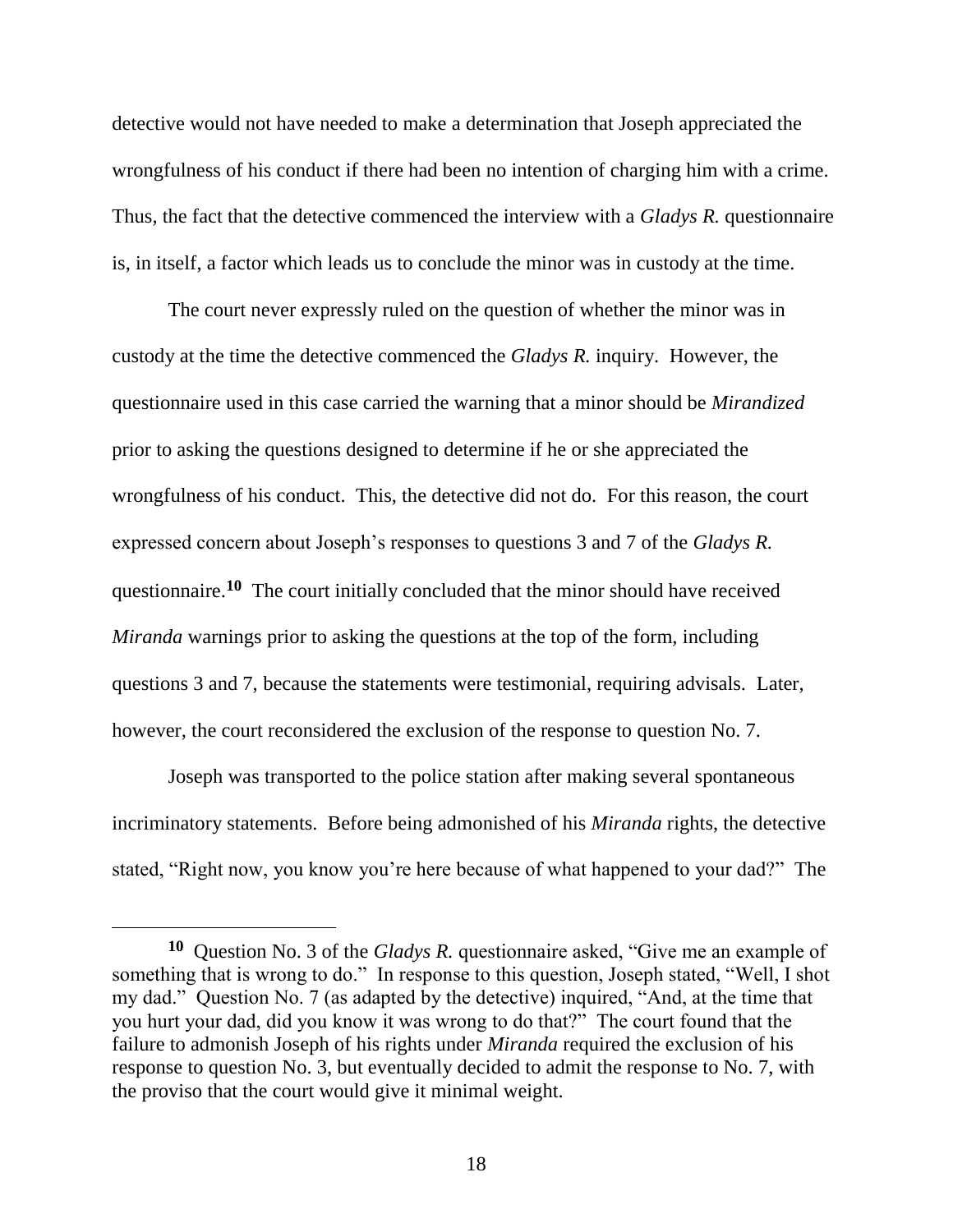detective had already interviewed Joseph's stepmother and siblings, and had learned that the previous day Joseph was upset with his father and told his sister he wanted to shoot his father. The minor was in custody.

The juvenile court's concern with whether the statements were testimonial or not was irrelevant; as party admissions, they were admissible under Evidence Code section 1220 and not subject to exclusion for violating the Confrontation Clause. (Ref. *Crawford v. Washington* (2004) 541 U.S. 36 [158 L.Ed.2d 177, 124 S.Ct. 1354].) The detective should have advised Joseph of his constitutional rights prior to asking any questions about his appreciation of the wrongfulness of his conduct. But this does not end our inquiry.

Even assuming that the *Gladys R.* questions violated the principles of *Miranda,* the error was harmless beyond a reasonable doubt. (*Chapman v. California* (1967) 386 U.S. 18, 24 [17 L. Ed. 2d 705, 87 S.Ct. 824]; *People v. Davis* (2009) 46 Cal.4th 539, 594.) Prior to being taken to the police station, Joseph spontaneously and repeatedly informed various officers who responded to the initial dispatch after the shooting that he had shot his father. For instance, when police initially responded to the scene of the shooting, and secured the house, Officer Moulton spoke with Krista, and asked her what happened. Joseph volunteered that he had grabbed the gun and shot his father in the ear because his father had beaten him and his mother. Additionally, Officer Monreal assisted in containing the perimeter of the residence. Before conducting a safety sweep of the residence, he spoke with Joseph, although he did not ask any questions. Joseph said he had shot his father in the head and discussed how his father had hurt him and his siblings.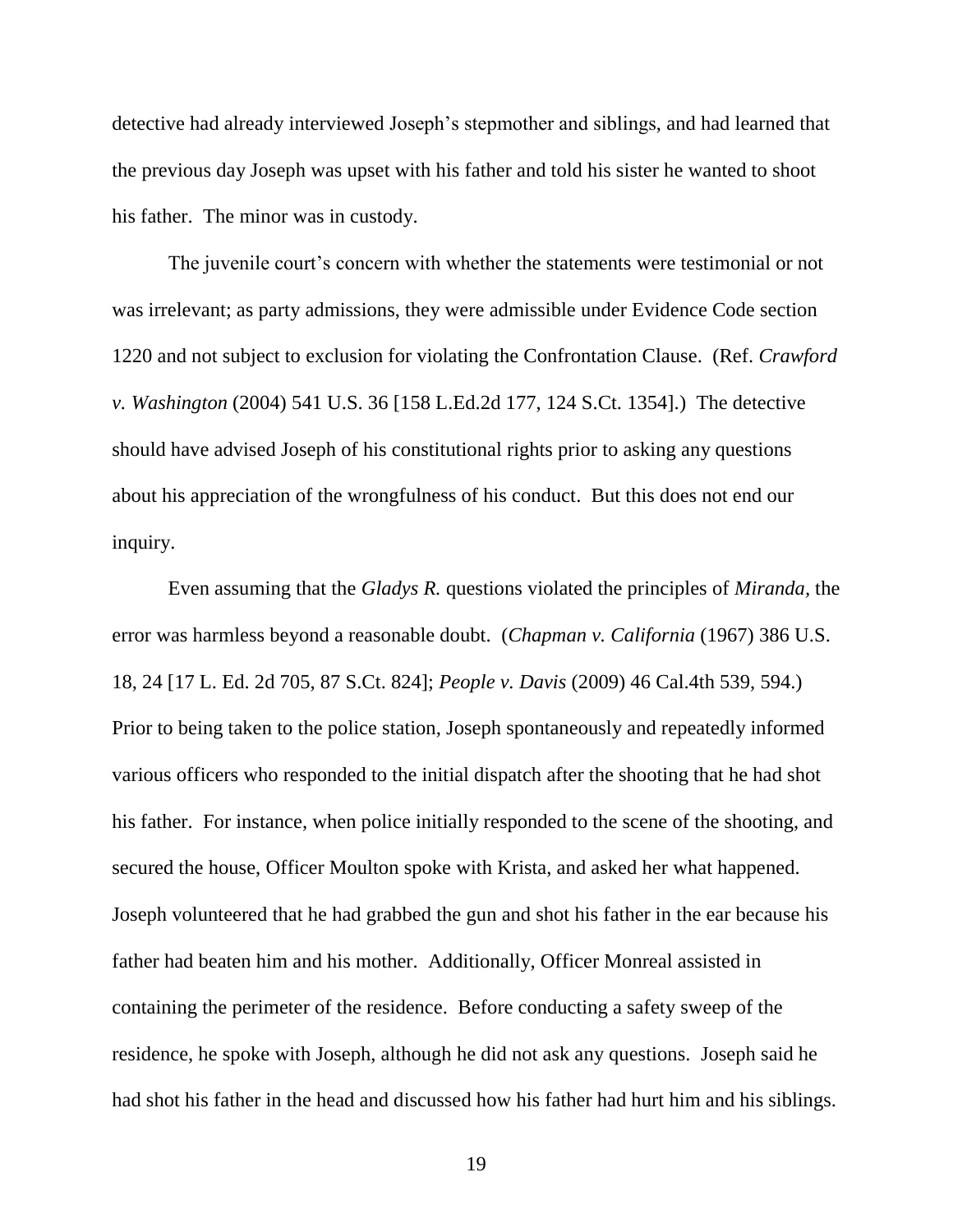Joseph's sister said, "I thought you were going to shoot him in the stomach." Officer Foster was also involved in the sealing or securing of the scene. When he went back outside the house, Krista stated there had been a shooting, and Joseph volunteered that the gun was under his bed. Later, Joseph was placed in the backseat of Officer Foster's patrol vehicle, where Joseph talked about how he had shot his father.

Joseph also made incriminating admissions to his stepmother and sister, to which no objections were made at trial. Even if the incriminating responses to question numbers 3 and 7 of the *Gladys R.* questionnaire had been excluded, the remaining statements, admitted without challenge at trial, provided the same information to the trier of fact. Thus, unless there was a defect in the *Miranda* advisement or Joseph's waiver of his rights under *Miranda,* no different result would have been obtained, under any standard.

#### c. *Joseph's Waiver of His Right to Remain Silent was Voluntary*.

The minor refers to the videotape and transcript of the interview as support for the assertion that Joseph fundamentally misunderstood the nature of *Miranda* and his right to be free of coercive confessions. He argues that his equivocal response when the detective asked if understood what she was saying, his body language, and his hesitation showed he did not understand what was being explained. We disagree.

To establish a valid waiver of *Miranda* rights, the prosecution must show by a preponderance of the evidence that the waiver was knowing, intelligent, and voluntary. (*People v. Nelson* (2012) 53 Cal.4th 367, 374-375.) This determination requires "an evaluation of the defendant's state of mind" (*People v. Williams* (2010) 49 Cal.4th 405,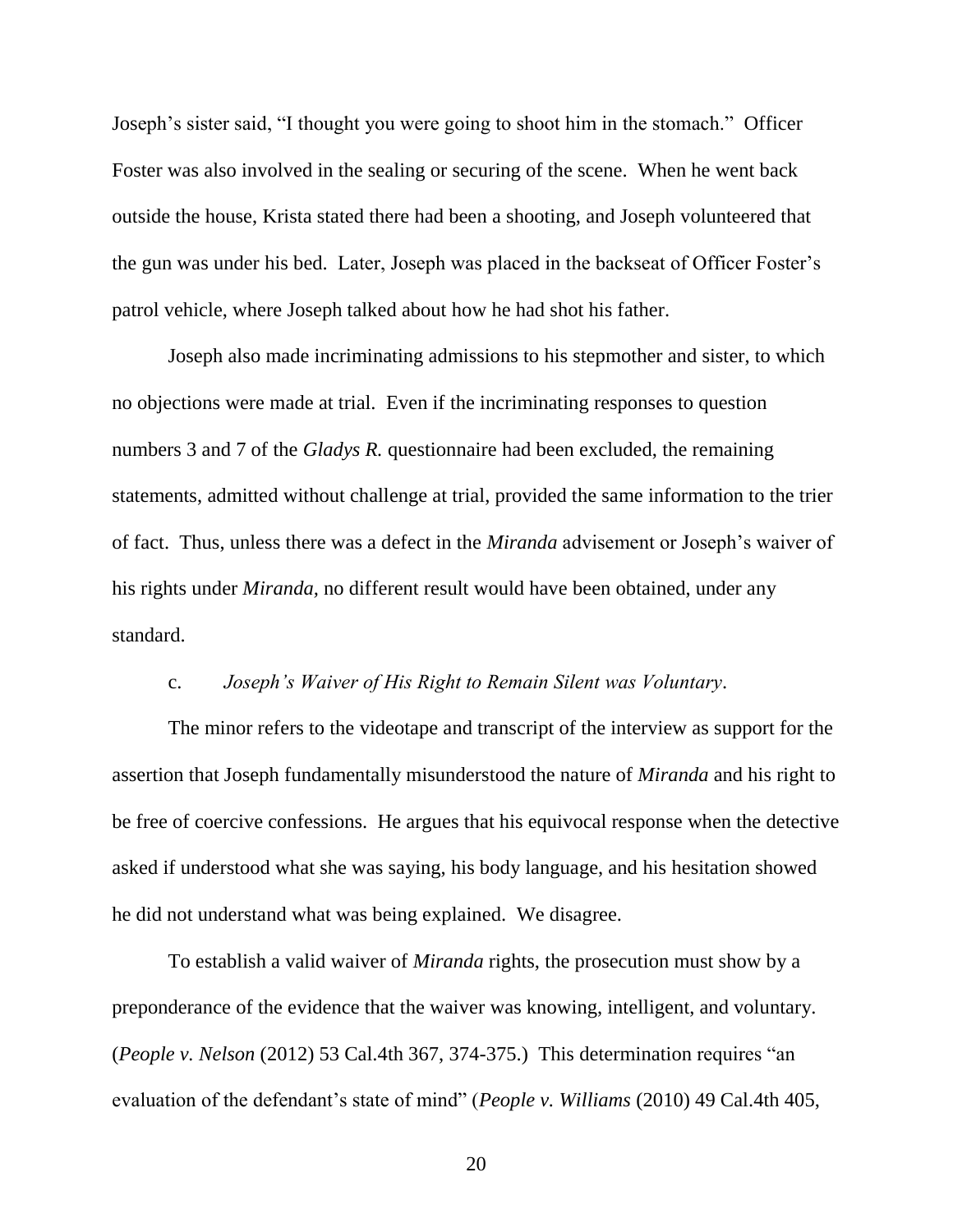428) and an "inquiry into all the circumstances surrounding the interrogation." (*Fare v. Michael C.* (1979) 442 U.S. 707, 725 [61 L.Ed.2d 197, 99 S.Ct. 2560] (*Fare*).) The totality of the circumstances approach is adequate to determine whether there has been a waiver even where the interrogation involves juveniles. (*Id.* at p. 725; *People v. Lessie*  (2010) 47 Cal.4th 1152, 1167 (*Lessie*).)

Admissions and confessions of juveniles require special caution, and courts must use special care in scrutinizing the record to determine whether a minor's custodial confession is voluntary.**<sup>11</sup>** (*Lessie, supra,* 47 Cal.4th at pp. 1166-1167, citing *Haley v. Ohio* (1948) 332 U.S. 596, 599 [92 L.Ed. 224, 68 S.Ct. 302].) Age may be a factor in determining the voluntariness of a confession. (*In re Shawn D.* (1993) 20 Cal.App.4th 200, 209.) This is because threats, promises, confinement, and lack of food or sleep, are all likely to have a more coercive effect on a child than on an adult. (*In re Aven S*. (1991) 1 Cal.App.4th 69, 75.) Similarly, the mental sub-normality of an accused does not ipso facto render his confession inadmissible; it is but one factor, albeit a significant one, to be considered with all others bearing on the question of voluntariness. (*People v. Lara*  (1967) 67 Cal.2d 365, 386.) But it cannot be said that a juvenile cannot waive constitutional rights as a matter of law. (*Id.* at pp. 390-391.) It is a factual matter to be decided by the trial judge in each case. (*Id.* at p. 391.)

**<sup>11</sup>** We are aware of research suggesting that juveniles, even those without learning disabilities, are incompetent to waive their *Miranda* rights from a developmental standpoint. (Grisso and Schwartz, *Youth on Trial*, *A Developmental Perspective on Juvenile Justice,* (Chicago Press, 2000), pp. 105, 113-115.) However, no evidence of developmental incompetence was presented at trial and this record is devoid of that evidence.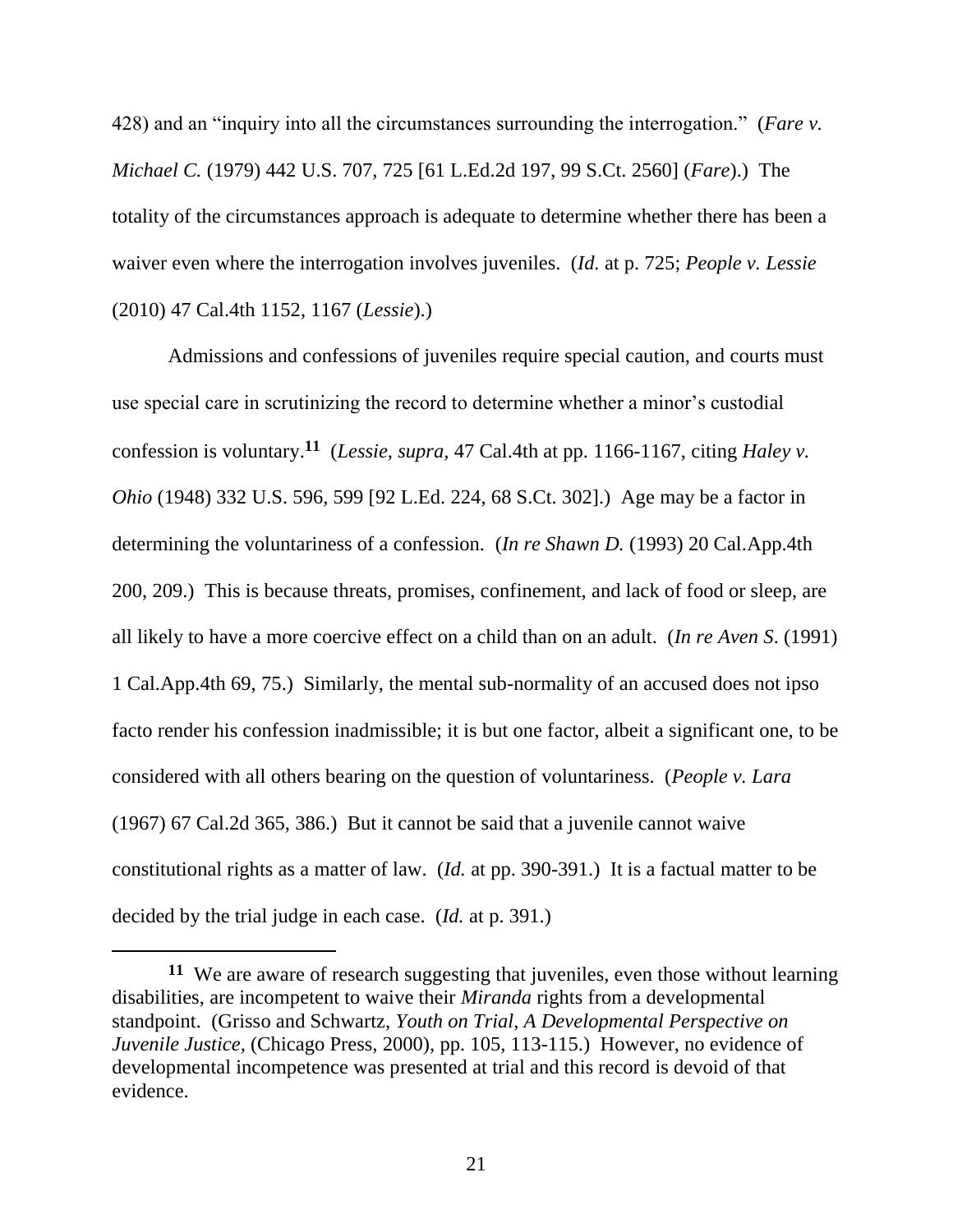The test for determining whether a confession was voluntary is whether the questioned suspect's will was overborne at the time he confessed. (*People v. Cruz* (2008) 44 Cal.4th 636, 669.) A confession is involuntary under the federal and state guaranties of due process when it has been extracted by any sort of threats or violence, or obtained by any direct or implied promises, however slight, or by the exertion of any improper influence. (*People v. Benson* (1990) 52 Cal.3d 754, 778 (*Benson*), citing *Hutto v. Ross*  (1976) 429 U.S. 28, 30 [50 L.Ed.2d 194, 97 S.Ct. 202] (*per curiam*).) Coercive police activity is a necessary predicate to a finding that a confession was involuntary under both the federal and state Constitutions. (*Colorado v. Connelly* (1986) 479 U.S. 157, 167 [93 L.Ed.2d 473, 107 S.Ct. 515]; *People v. Kelly* (1990) 51 Cal.3d 931, 973.) On the record before us, there is no evidence of coercive police activity to support such a finding.

On appeal, the determination of a trial court as to the ultimate issue of the voluntariness of a confession is reviewed independently in light of the record in its entirety, including all the surrounding circumstances. (*Schneckloth v. Bustamonte* (1973) 412 U.S. 218, 226 [36 L.Ed.2d 854, 93 S.Ct. 2041]; *Benson, supra,* 52 Cal.3d at p. 779.) We therefore exercise our independent judgment and apply federal standards to determine whether the statements were involuntary, coerced, or obtained in violation of *Miranda.* (*People v. Massie* (1998) 19 Cal.4th 550, 576; *In re Aven S., supra,* 1 Cal.App.4th at pp. 69, 76.)

Here, the minor points to his age, and the fact that he suffers from ADHD and other mental disabilities, to argue that he was susceptible to suggestion. The minor relies on the testimony of Dr. Geffner's opinion that "[H]aving borderline intellectual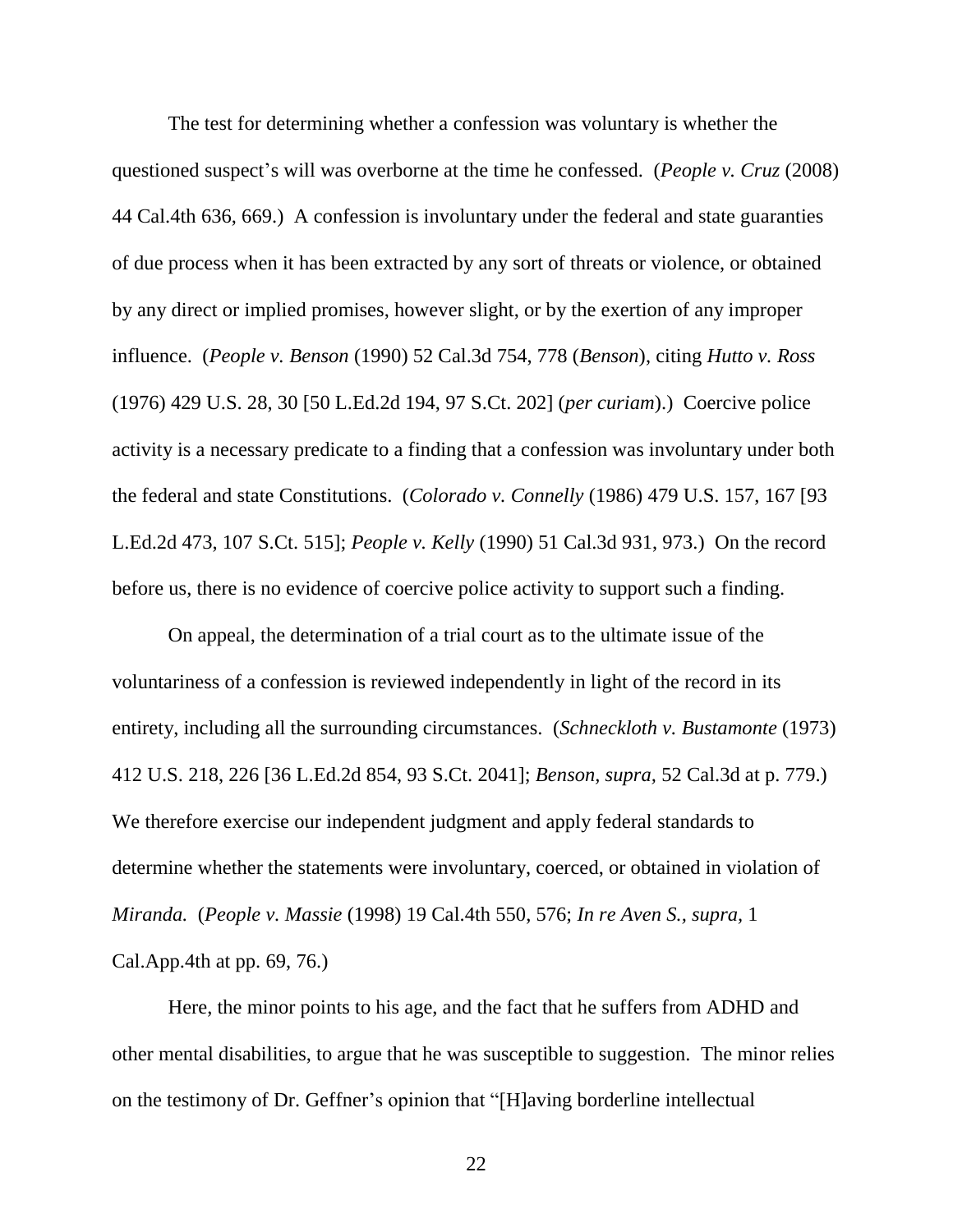functioning and other cognitive deficits can make a person more easily suggestible." This may be true, but Dr. Geffner's suggestion that it was "possible" he was more easily suggestible, is not evidence that Joseph was, in fact, suggestible or confused. The detective repeatedly asked Joseph if he understood what she was explaining about his rights, and when he demonstrated misunderstanding, she provided additional explanation; Joseph's responses indicated he understood. Nothing in the record supports the premise that he was confused or suggestible.

The minor also argues that his communication deficits made it "self-evident that he would have had trouble effectively communicating his reservations and preserving his rights." The videotape of the interview shows he had no trouble communicating, aside from needing explanation of a few terms. In this respect, the detective was careful to follow up the explanation of his rights with questions to insure he understood what she was explaining, so the assertion he had difficulty communicating his reservations is not supported by the evidence.

The minor argues that the presence of his stepmother (whom he accused at trial of inducing him to commit the crime) created a coercive atmosphere. The video (which we have viewed) reveals that Joseph frequently looked to his stepmother for support, so we are not persuaded. Even if her presence had created a coercive atmosphere, the minor has not demonstrated any *police coercion*, a prerequisite to a finding of involuntariness, so this argument fails. (*People v. McWhorter* (2009) 47 Cal.4th 318, 347.)

Further, the record does not support the minor's assertion that his hesitation, confusion, and misunderstanding of the full scope of what it meant to "waive" his rights,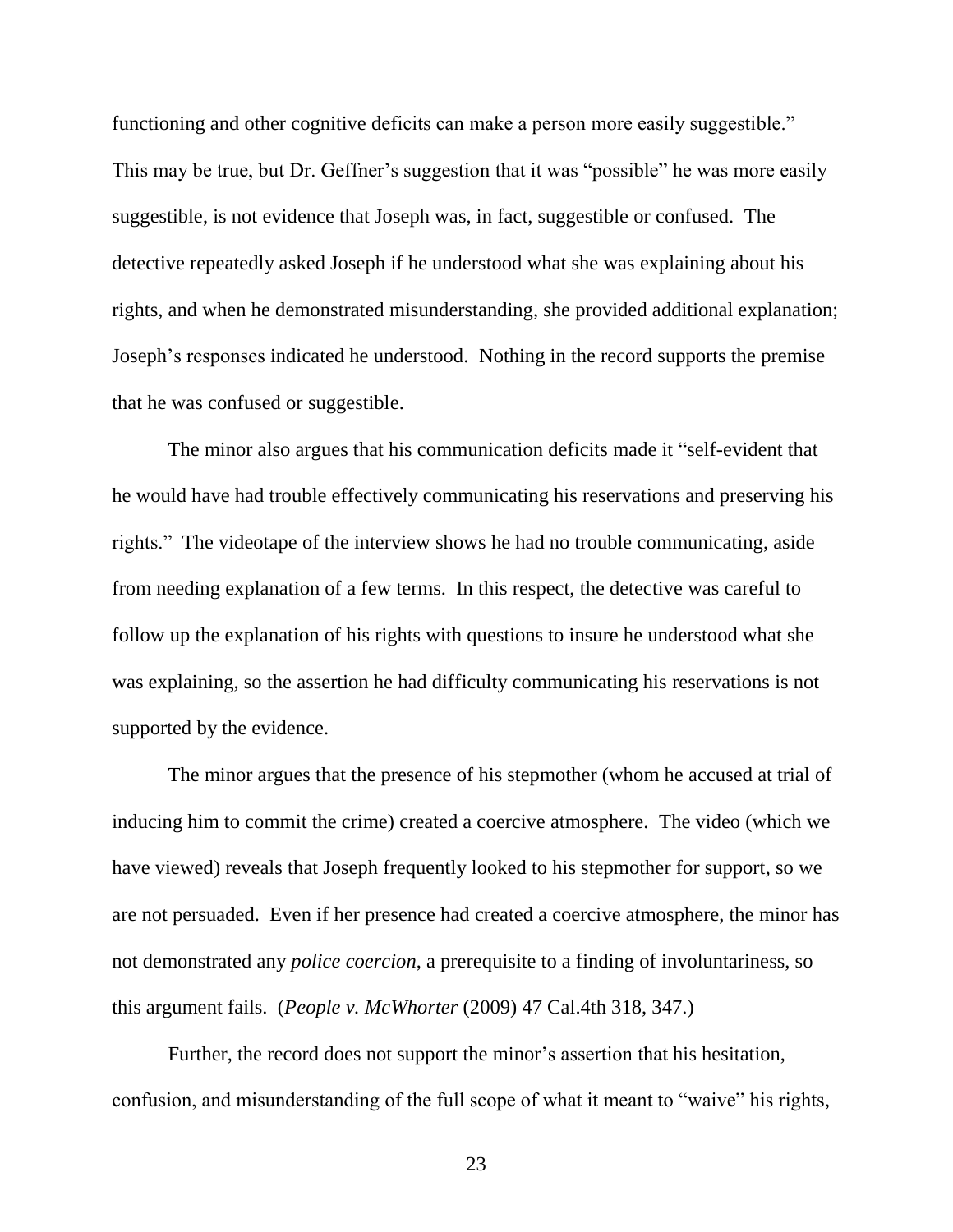showed involuntariness. To the contrary, the video shows he felt guilty for what he had done. Absent coercive conduct by police, and despite his young age, his ADHD, and low-average intelligence, the finding that Joseph voluntarily waived his rights, guaranteed by the Fifth Amendment, is supported by the record.

2. *The Juvenile Court Did Not Err in Permitting Dr. Salter to Evaluate the Minor Without Counsel Being Present, or in Appointing Dr. Salter Mid-Trial.*

During trial, defense counsel objected to Dr. Rath's report and testimony on the issue of sanity because the expert had been appointed to conduct both a competency and a sanity evaluation. After researching the issue, the court agreed that Dr. Rath could not testify. The court permitted the prosecution to retain its own expert to evaluate the minor in order to impeach testimony proffered by the minor's expert, Dr. Geffner, on the issue of Joseph's capacity, under section 26. On appeal, the minor argues that Dr. Salter's evaluation of Joseph during trial, without defense counsel being present, violated his right to statutory due process, and right to counsel. We disagree.

When a minor in a juvenile proceeding places his mental state in issue, the prosecution may obtain a court order that the defendant submit to examination by a prosecution-retained mental health expert. (§ 1054.3, subd. (b)(1); *Maldonado v. Superior Court* (2012) 53 Cal.4th 1112, 1119 (*Maldonado*).) Minor sets forth the due process rights which protected him, including the right to notice, and the opportunity to prepare and present a defense, as well as the right to counsel at critical stages of the process. However, he cites no authority holding that counsel must be present at a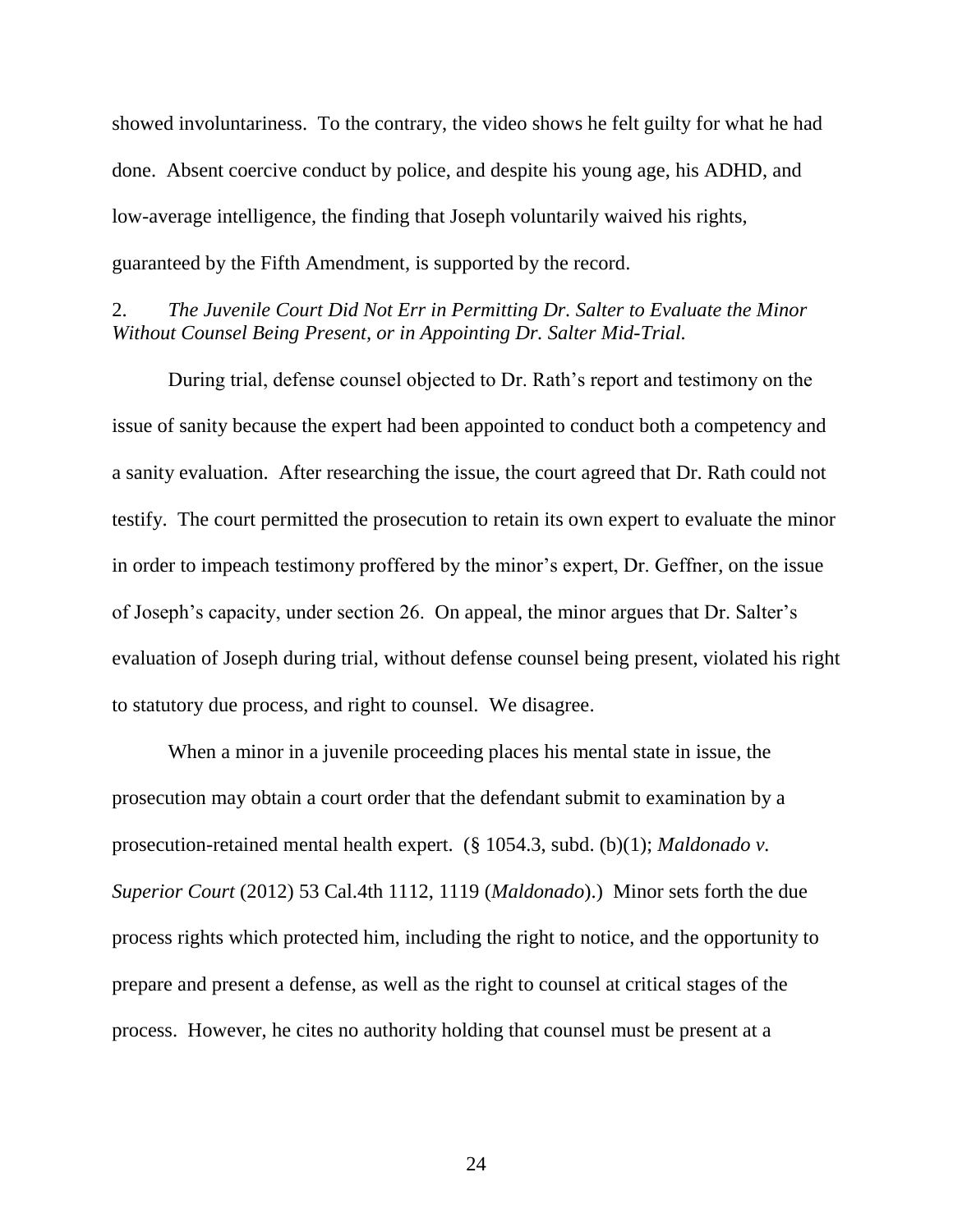psychiatric or psychological evaluation. Absent a due process right to the presence of counsel at an examination, there can be no violation of such a right.

There is no due process right to have counsel present at a psychiatric examination. To the contrary, case law supports the proposition that the presence of counsel at the psychiatric examination is not constitutionally required as long as three conditions are met: (1) counsel is informed of the appointment of psychiatrists; (2) the court-appointed psychiatrists are not permitted to testify at the guilt trial unless the defendant places his mental condition into issue; and (3) where the defendant does place his mental condition into issue at the guilt trial, and the psychiatrist testifies, the court must give the jury a limiting instruction. (*Tarantino v. Superior Court* (1975) 48 Cal.App.3d 465, 469.) With those protections, a defendant is not entitled to counsel at the psychiatric examinations, although the trial court, in its discretion, may permit counsel to be present as an observer. (*Ibid.*)

Further, in denying defense counsel's request to be present, the court referred to Dr. Geffner's own testimony as its reasoning. Dr. Geffner testified that having observers present during an evaluation risked tainting the results. To argue now that the court erred by disallowing counsel to be present at the evaluation is to contradict the minor's own expert.

The minor also argues that the introduction of Dr. Salter's testimony was procedurally improper under section 1054.3, subdivision (b)(1), because the prosecution's request was not timely. In this respect, minor's argument must fail because the prosecution's timing was the direct product of the minor's objection to the testimony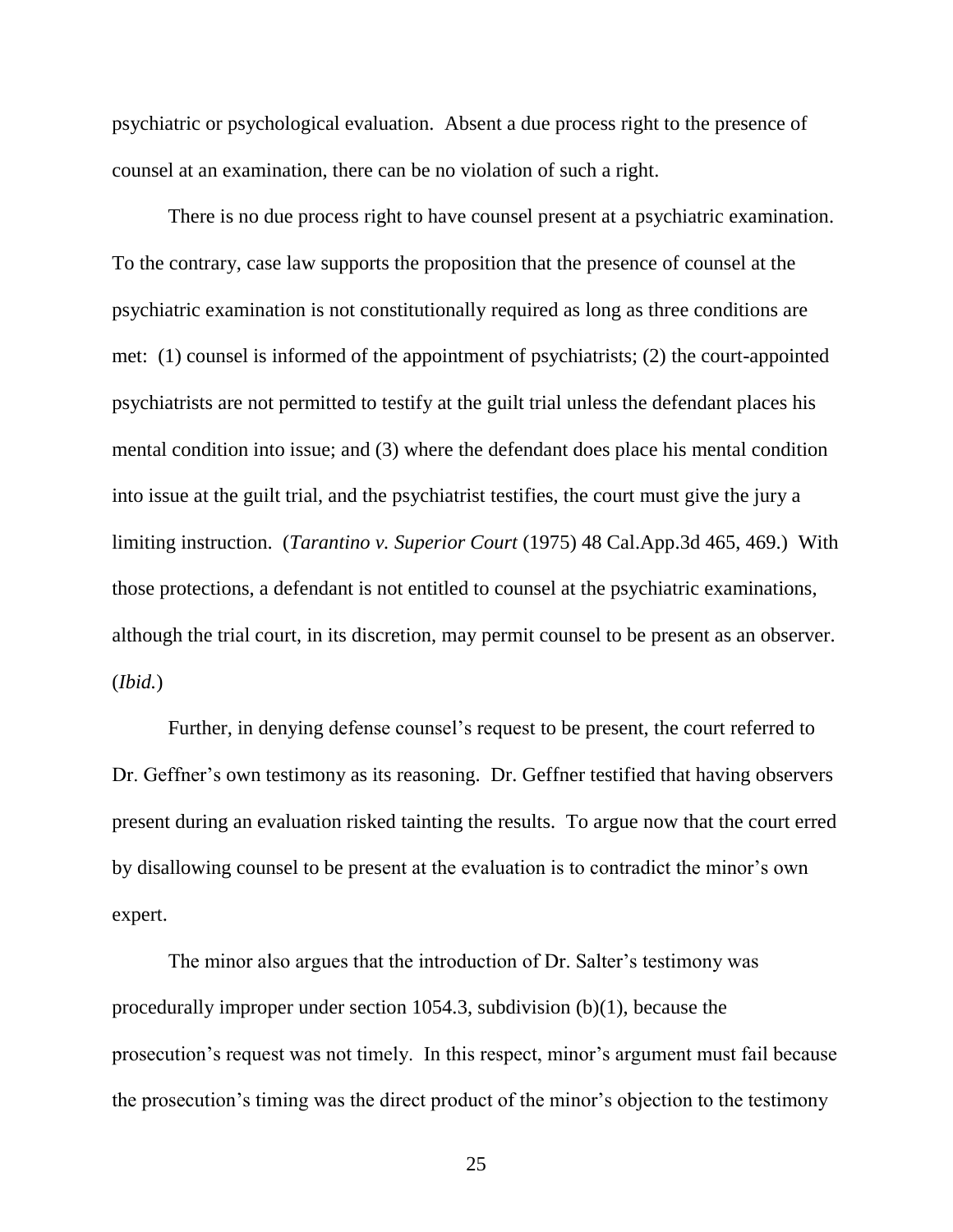by Dr. Rath, made midtrial. The contested jurisdictional hearing commenced on October 30, 2012, when in limine motions and opening statements were made. Defense counsel raised the issue of whether Dr. Rath could testify on the basis of the improper dual appointment on November 2, 2012, the third day of trial. The prosecution informed the court that it had just received Dr. Geffner's report when the trial commenced, and that it needed to have another doctor review that report. The court put the issue over until the following Monday, November 5, 2012, to research the issue.

At that time, the court concluded that Dr. Rath should not have been appointed to conduct both the competency and the capacity assessments. Because the issue had been "sprung" on the prosecution at the last minute the previous Friday, the court determined that the prosecutor should have some time to get another doctor, in case it was necessary to impeach Dr. Geffner's testimony. The timing of the prosecution's request and the subsequent break in the proceedings to allow the prosecutor's expert to evaluate Joseph, prepare a report, and serve it on the defense, was the direct product of the timing of the objection to Dr. Rath's testimony. This is not to say that defense counsel acted improperly or in bad faith. Nevertheless, the trial court properly granted leave for the prosecution to retain an expert to review Dr. Geffner's late-received report and to prepare for rebuttal.

Because the prosecution made its request at the earliest *possible* time, given the timing of the minor's objection to Dr. Rath's report and testimony, we cannot say it was untimely. (See *People v. Verdugo* (2010) 50 Cal.4th 263, 287 [prosecutor produced notes to the defense the same morning he received them, during trial, held to be timely]; see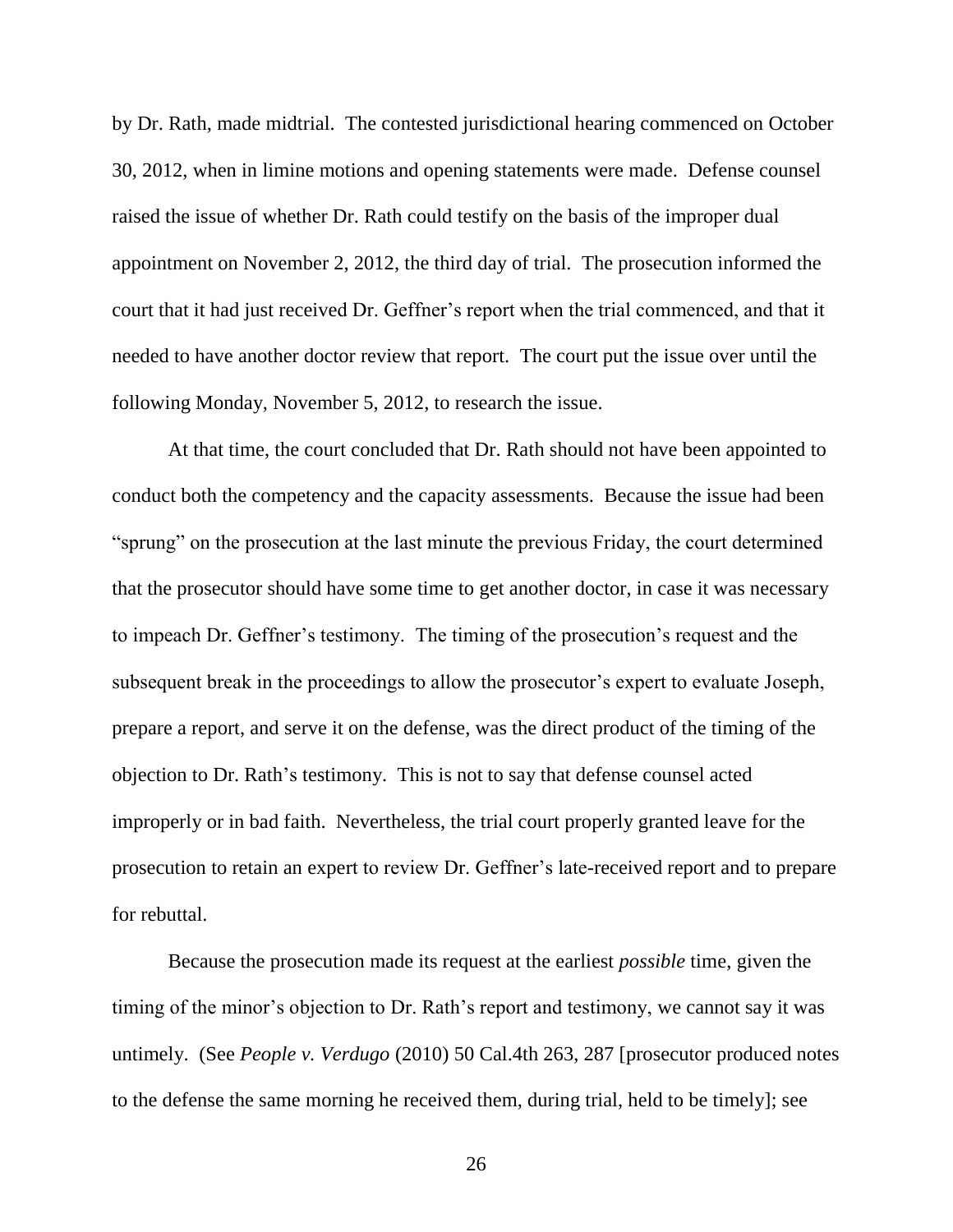also, *Butler v. Bell Helicopter Textron, Inc.* (2003) 109 Cal.App.4th 1073, 1084, fn. 18 [statutory interpretations that defy common sense, or lead to mischief or absurdity, are to be avoided], citing *California Mfrs. Assn. v. Public Utilities Comm.* (1979) 24 Cal.3d 836, 844; see also, *Garcia v. Superior Court* (2006) 137 Cal.App.4th 342, 348 ["To this, we add that statutes should be construed with a dollop of common sense."].) We interpret the term "timely," found in section 1054.3, subdivision (c), in a common sense manner, to mean "at the earliest time possible."

Regarding the minor's argument that the introduction of Dr. Salter's testimony was "procedurally improper," we note that the minor's only objections at trial were that the prosecution's request was untimely, and that receipt of discovery of the expert's report was late. He did not object on the ground of any other procedural irregularity at trial, so he has forfeited that claim. (Evid. Code, § 353; *People v. Banks* (2014) 59 Cal.4th 1113, 1193.)

Dr. Geffner testified about Joseph's ability to appreciate the wrongfulness of his conduct due to neurological impairment resulting from abuse, neglect, and limited intellectual functioning. Whether necessary to present evidence on the NGI issue**<sup>12</sup>** or the capacity issue, the prosecution was entitled to a fair opportunity to rebut any mental-state

**<sup>12</sup>** Because, the minor's NGI plea had not been withdrawn at that particular point in the proceedings, a second opinion was required for the sanity determination. (Welf. & Inst. Code, § 702.3, subd. (d) [providing the procedures set forth in §§ 1026, et seq., are applicable when a minor enters an NGI plea]; § 1027 [requirement that the court appoint two or more psychiatrists or psychologists to investigate the defendant's mental status].) With the exclusion of Dr. Rath's report and testimony on the NGI issue, a second expert was needed until the point when the defendant actually withdrew his NGI plea.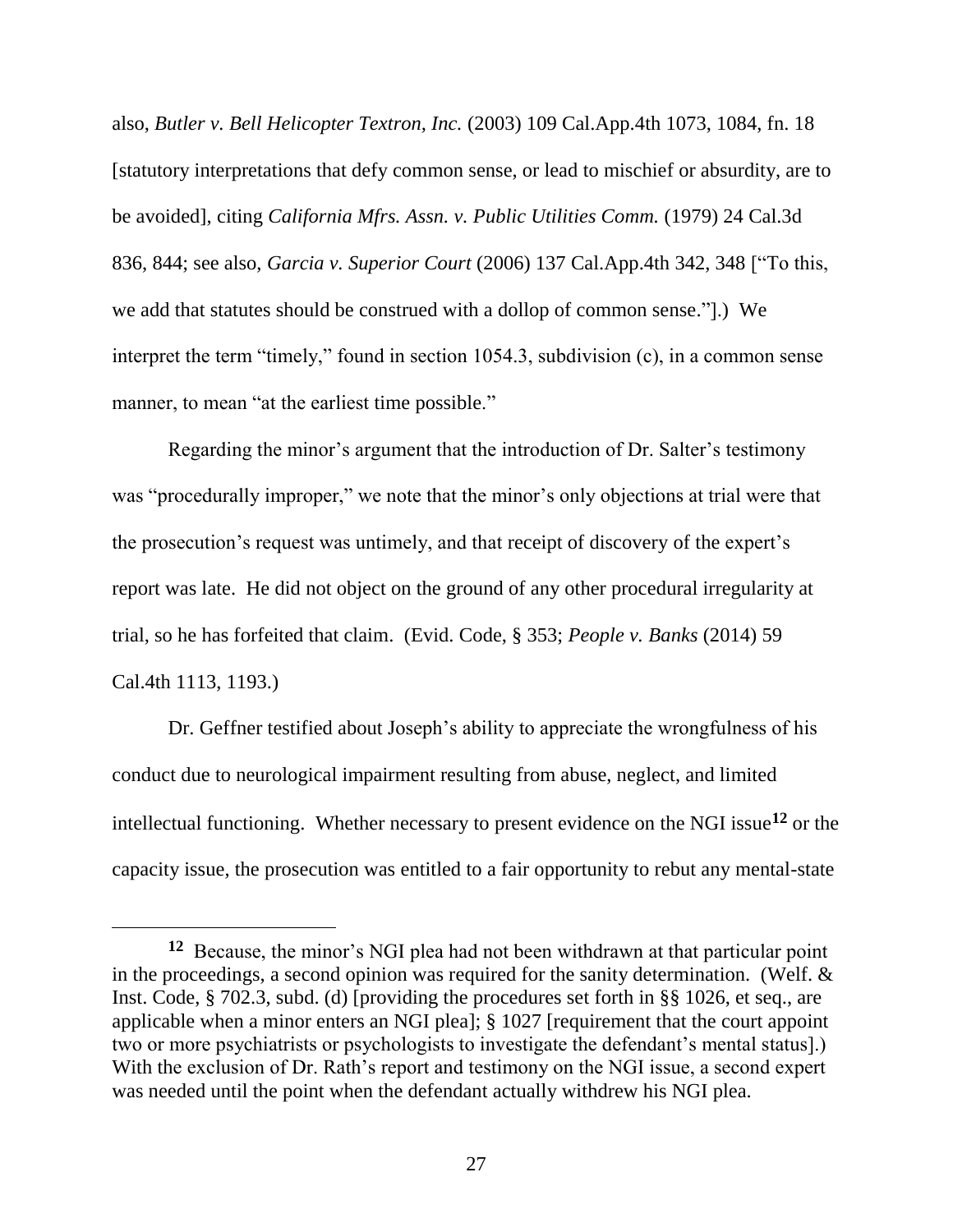evidence pursuant to section 1054.3, subdivision (b)(1). (*Maldonado, supra,* 53 Cal.4th at p. 1117.)

To the extent that section 1054.3 passes constitutional muster (*Maldonado, supra,* 53 Cal.4th at p. 1132, fn. 12 [reciprocal discovery provisions satisfy due process]), and to the extent the timing of the prosecutor's request was directly related to the timing of the defense objection to Dr. Rath's testimony, the order permitting the prosecution to retain its own expert was procedurally proper.

## 3. *There Is Substantial Evidence to Support the Juvenile Court's Finding that Joseph Understood the Wrongfulness of his Conduct.*

Pursuant to section 26, a minor under the age of 14 is presumed to be incapable of committing a crime. Thus, a finding of capacity is a prerequisite to an adjudication of wardship for a minor under 14. (*Gladys R., supra,* 1 Cal.3d at p. 867; see also, *People v. Cottone* (2013) 57 Cal.4th 269, 280.) The presumption of incapacity may be rebutted by the production of "clear proof" that the minor appreciated the wrongfulness of the conduct when it was committed. (*In re Manuel L.* (1994) 7 Cal.4th 229, 232.) "Clear proof" means clear and convincing evidence. (*Id* at p. 232.)

The test on appeal is whether substantial evidence supports the conclusion of the trier of fact. (*In re James B.* (2003) 109 Cal.App.4th 862, 872 (*James B.),* citing *In re Paul C.* (1990) 221 Cal.App.3d 43, 52.) We review the entire record in the light most favorable to the judgment and affirm the trial court's findings that the minor understood the wrongfulness of his conduct if they are supported by substantial evidence—that is, evidence that it reasonable, credible, and of solid value—from which a reasonable trier of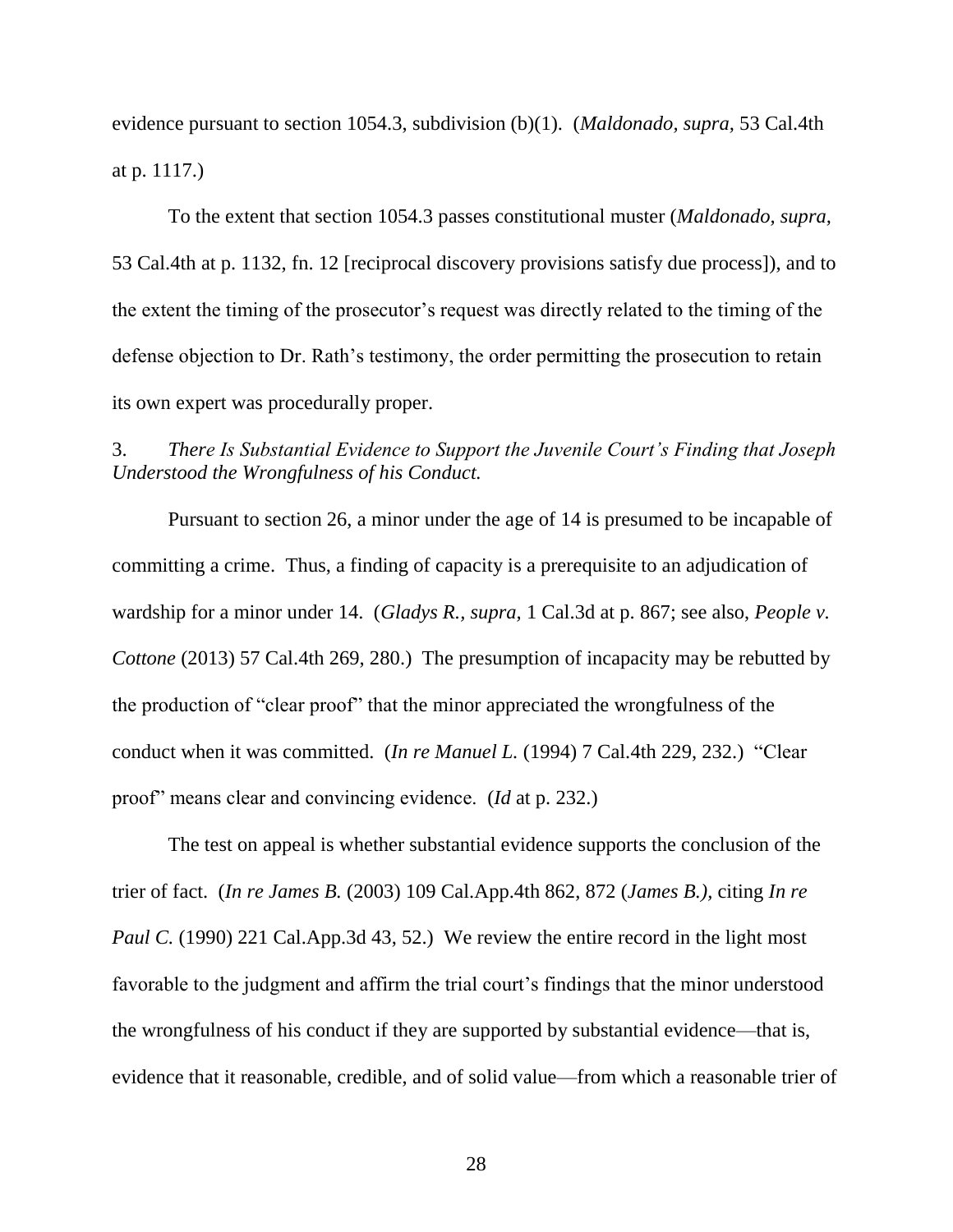fact could have made the requisite finding under the governing standard of proof. (*James B., supra,* 109 Cal.App.4th at p. 872.)

In determining capacity pursuant to section 26, the juvenile court must consider the child's age, experience, and understanding. (*Gladys R., supra,* 1 Cal.3d at p. 864; *James B., supra,* 109 Cal.App.4th at pp. 872-873.) A minor's knowledge of his act's wrongfulness may be inferred from the circumstances, such as the method of its commission or its concealment. (*People v. Lewis* (2001) 26 Cal. 4th 334, 378, citing *In re Tony C*. (1978) 21 Cal. 3d 888, 900.)

Here, Dr. Salter testified that Joseph knew the difference between right from wrong. The court heard the testimony of Drs. Geffner and Salter, and read all the reports and statements that were admitted into evidence, including Joseph's own statements that he understood right from wrong, and understood he would be punished when he did something wrong. The court also considered Joseph's age and the circumstances of the crime, including Joseph's planning of the event while lying in bed (when he decided to end the "father-son thing") and the fact he hid the gun under his bed to avoid getting caught. These factors support the trial court's finding.

In arguing that Joseph lacked capacity to commit the crime, the minor relies exclusively on the report and testimony of the defense expert, Dr. Geffner. But as a reviewing court, we are required to review the entire record, giving deference to the trier of fact, viewing the evidence in the light most favorable to the respondent, and presuming in support of the judgment the existence of every fact the trier could reasonably deduce from the evidence. (*People v. Johnson* (1980) 26 Cal.3d 557, 576-577.) We have no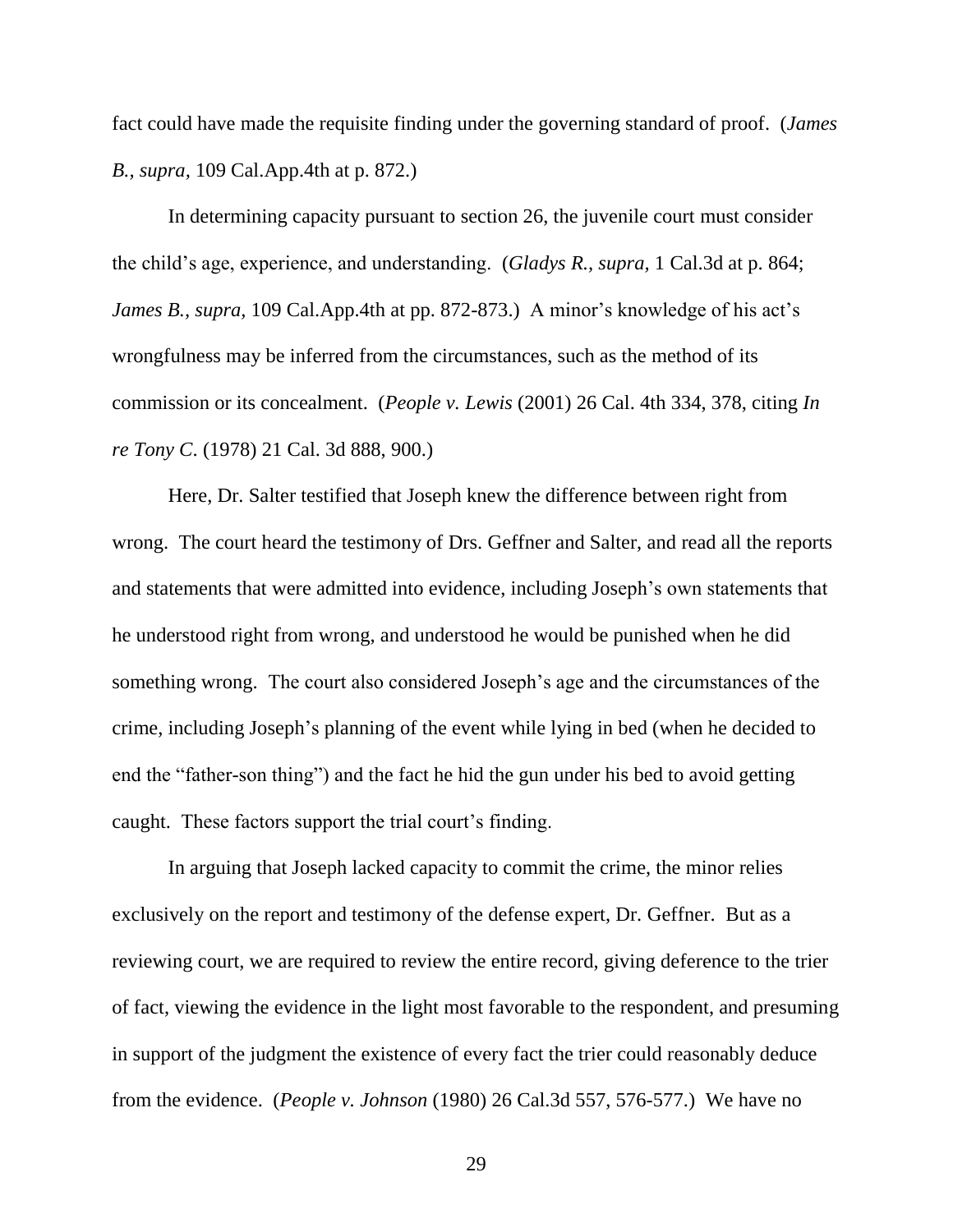power to reweigh the evidence or judge the credibility of witnesses (*People v. Moore*  (2010) 187 Cal.App.4th 937, 940) and we must discard evidence that does not support the judgment as having been rejected by the trier of fact for lack of sufficient verity. (*Ibid*.)

The minor also argues that the trial court's finding was based on inadmissible evidence, obtained in violation of Joseph's *Miranda* rights. As we have previously held, only one statement was obtained in violation of Joseph's *Miranda* rights, and a myriad of other statements were available for the court's consideration. The wealth of other admissible statements by Joseph, in which he discusses the circumstances of the crime and his understanding of what he did, persuades us that the court's finding pursuant to section 26 was not tainted in any way.

Additionally, the minor argues that in the vast majority of published cases in which the capacity finding has been upheld, strong emphasis was placed on the child's age. He emphasizes that Dr. Geffner's testing showed Joseph's mental age was younger than his chronological age. This argument is also unpersuasive. Age is but one factor to be weighed, and Dr. Geffner's *opinion* was not binding on the court. (*People v. Wright*  (1988) 45 Cal.3d 1126, 1142; *People v. Engstrom* (2011) 201 Cal.App.4th 174, 187; see also, *In re Thomas C.* (1986) 183 Cal.App.3d 786, 797.)

The minor argues that the circumstances of the crime compel a conclusion he did not appreciate the wrongfulness of his conduct, pointing to the fact that he walked into his stepmother's room where she and a few of the other children were asleep, took the gun, went downstairs to shoot his father, causing a loud noise that awoke the house occupants, then went upstairs, hid the gun under his bed and told his stepmother what he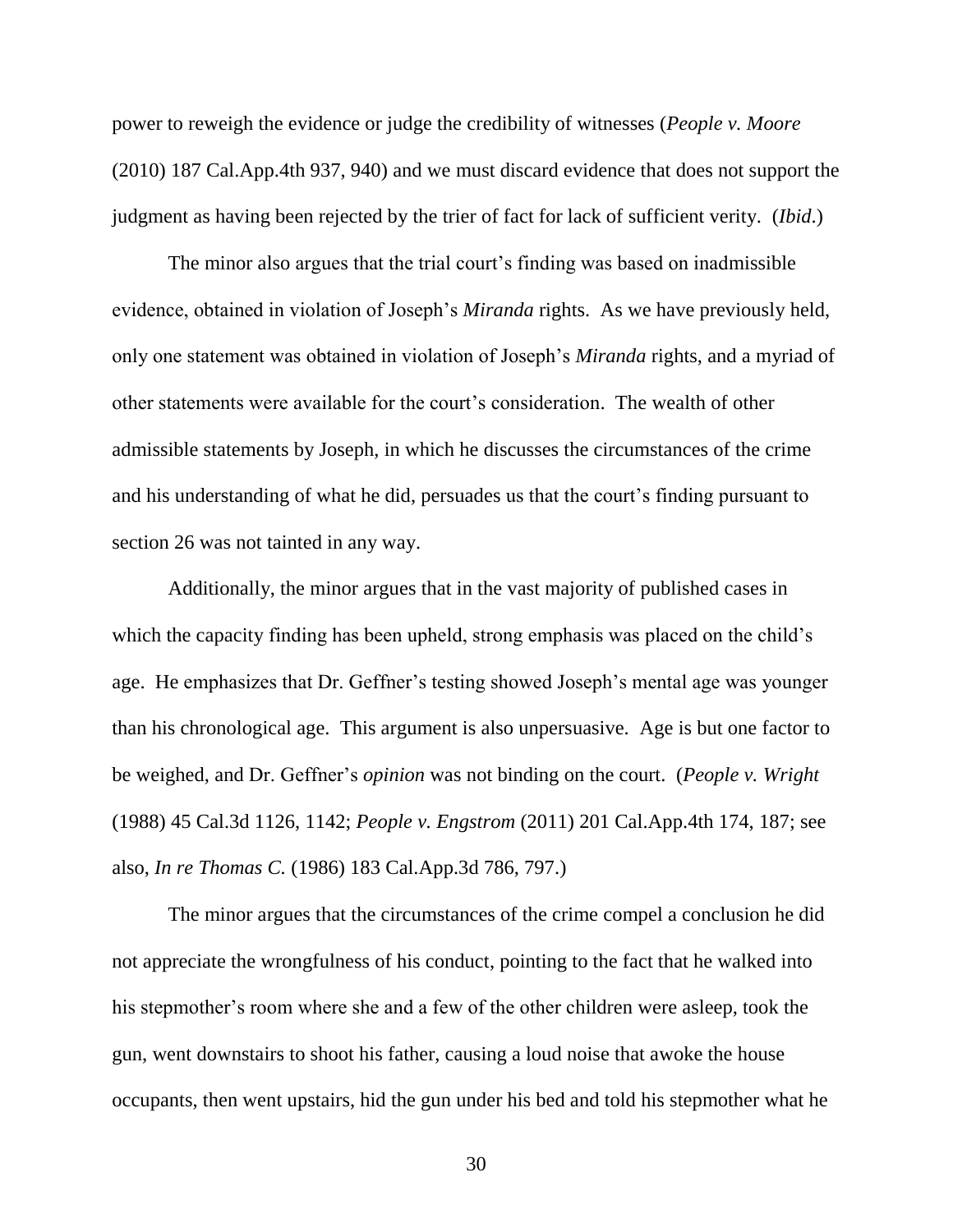had done. These circumstances may raise an inference that Joseph was not a sophisticated criminal, but they do not support an inference that he failed to appreciate the wrongfulness of his act. To the contrary, secretly taking a gun while the occupants of the house, including the victim, were asleep, shooting his father, and then hiding the gun under his bed, demonstrate he knew what he was doing was wrong, as well as some degree of sophistication.

Finally, the minor argues that the court erroneously "weighed the evidence" in finding that Joseph knew the wrongfulness of his conduct. We do not need to reach this issue because it is a well-established rule that reviewing courts are not permitted to reweigh the evidence. (*In re Aarica S.* (2014) 223 Cal.App.4th 1480, 1488; *In re Juan G.*  (2003) 112 Cal.App.4th 1, 6.)

The court found by clear and convincing evidence that Joseph knew the wrongfulness of the act. Substantial evidence supports this finding.

4. *There Was No Cumulative Error Requiring Reversal.*

The minor argues that the "conviction" (true finding) should be reversed due to the cumulative prejudicial errors during the "guilt phase" (adjudicatory or jurisdiction hearing) of the trial. We disagree.

It is theoretically possible that a series of trial errors, though independently harmless, may in some circumstances rise by accretion to the level of reversible and prejudicial error. (*People v. Cunningham* (2001) 25 Cal.4th 926, 1009; *People v. Hill* (1998) 17 Cal.4th 800, 844.) However, in this case, we have found only one, nonprejudicial error. Reversal is not required.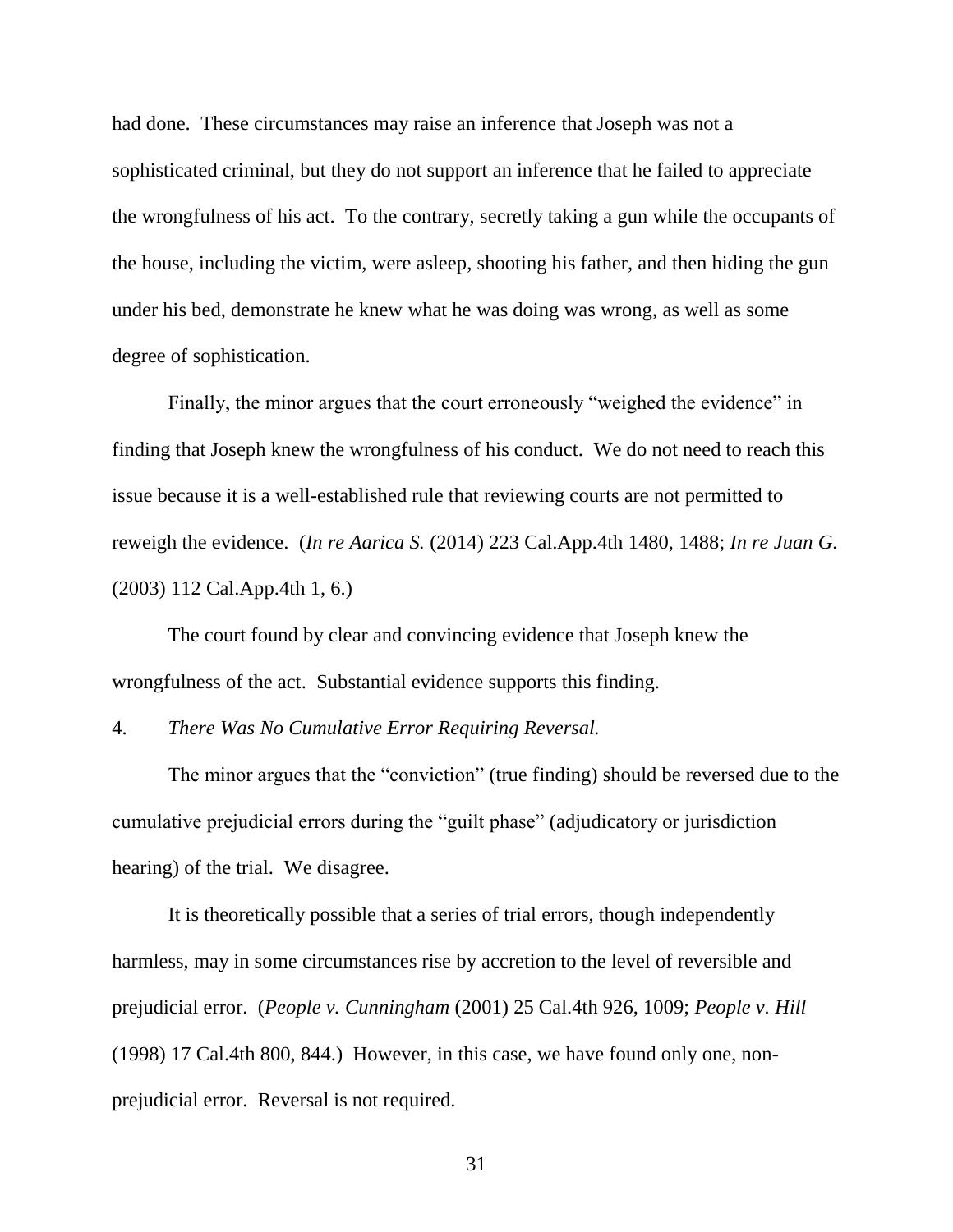5. *The Juvenile Court Did Not Abuse Its Discretion In Committing the Minor to the Division of Juvenile Justice.*

The minor argues the disposition was procedurally and substantively unreasonable, in that "[t]he juvenile court refused to consider viable alternative placements for Joseph, and placed him at the DJJ**<sup>13</sup>** despite overwhelming evidence that the DJJ was unfit to provide him with the educational and mental health services he needs." We disagree.

### a. *Preliminary Matters—The Outstanding Augment Request*

We reserved the decision on the minor's request to augment the record to include the January 24, 2014 Administrative Law Judge's decision in the case of *Joseph Hall v. Riverside County Office of Education,* by the California Office of Administrative Hearings (OAH).<sup>14</sup> Our order deemed it a request for judicial notice. We now decline to take judicial notice of the opinion because (a) it was not submitted to the juvenile court for consideration in connection with the dispositional hearing; (b) it is cumulative of other information presented at the contested disposition hearing; and (c) it is not relevant to the issue of whether the trial court properly exercised its discretion in determining the proper disposition for the minor.

**<sup>13</sup>** DJF refers to the Division of Juvenile Facilities, a division of the Department of Corrections and Rehabilitation. (See Welf. & Inst. Code, § 733.) DJJ refers to the Division of Juvenile Justice, the current name for the former California Youth Authority. (See *In re Jose T*. (2010) 191 Cal.App.4th 1142, 1145, fn. 1.)

**<sup>14</sup>** The Riverside County Office of Education submitted an amicus brief urging us to disregard the ALJ's decision. We appreciate the RCOE's contribution, but our resolution turns on an independent ground.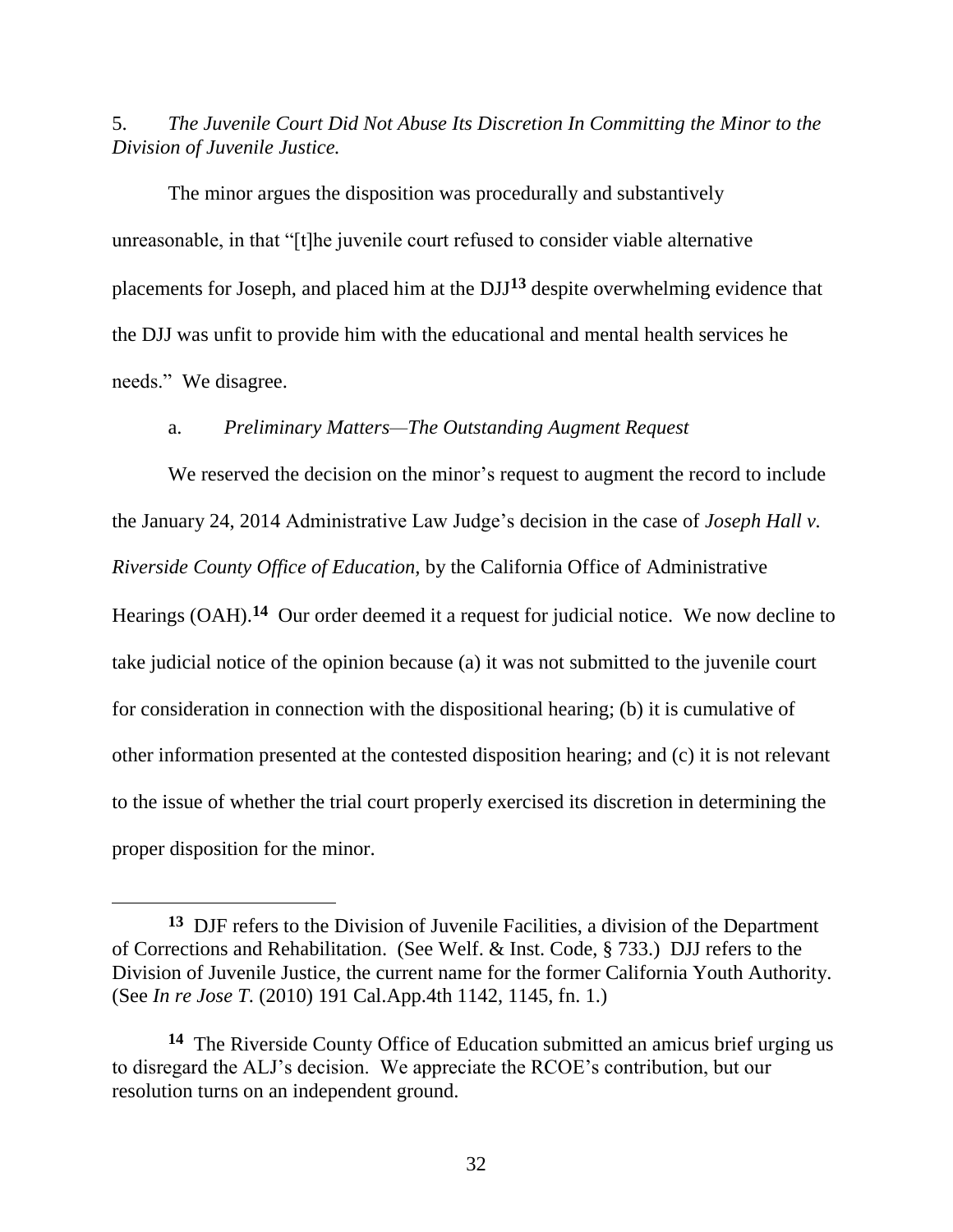As to our first basis for denying the request, we agree with the People that a discretionary decision of a lower court should be evaluated on the basis of evidence actually before the court at the time of the decision. (*People v. Batchelor* (2014) 229 Cal.App.4th 1102, 1108 [Fourth Dist., Div. Two], citing *People v. Sanchez* (1995) 12 Cal.4th 1, 59, fn. 5 [overruled on a different point in *People v. Doolin* (2009) 45 Cal.4th 390, 421]; see also *Vons Companies, Inc. v. Seabest Foods, Inc.* (1996) 14 Cal.4th 434, 444 [reviewing courts generally do not take judicial notice of evidence not presented to the trial court].)

Even if it were appropriate to take judicial notice of the OAH decision, such notice would be limited. We can take judicial notice of official acts and public records, but we cannot take judicial notice of the truth of the matters stated therein. (*Mangini v. R.J. Reynolds Tobacco Co.* (1994) 7 Cal.4th 1057, 1063-1064, overruled on a different point by *In re Tobacco Cases II* (2007) 41 Cal.4th 1257, 1276; see also, *People v. Castillo*  (2010) 49 Cal.4th 145, 157.) Thus, even if we took judicial notice that the OAH issued a decision on January 24, 2014, we could not take judicial notice of what was stated in that opinion.

As to our second and third bases for denial of the request, the information in the OAH decision was cumulative. At the disposition hearing, the court heard testimony of DJJ witnesses called by the prosecution, as well as the testimony of Dr. Jose Fuentes, a neuropsychologist who assessed Joseph at the request of the RCOE in connection with Joseph's IEP. After the People rested, the defense indicated it had no witnesses, and rested. Because Joseph's educational needs were but one of the concerns at the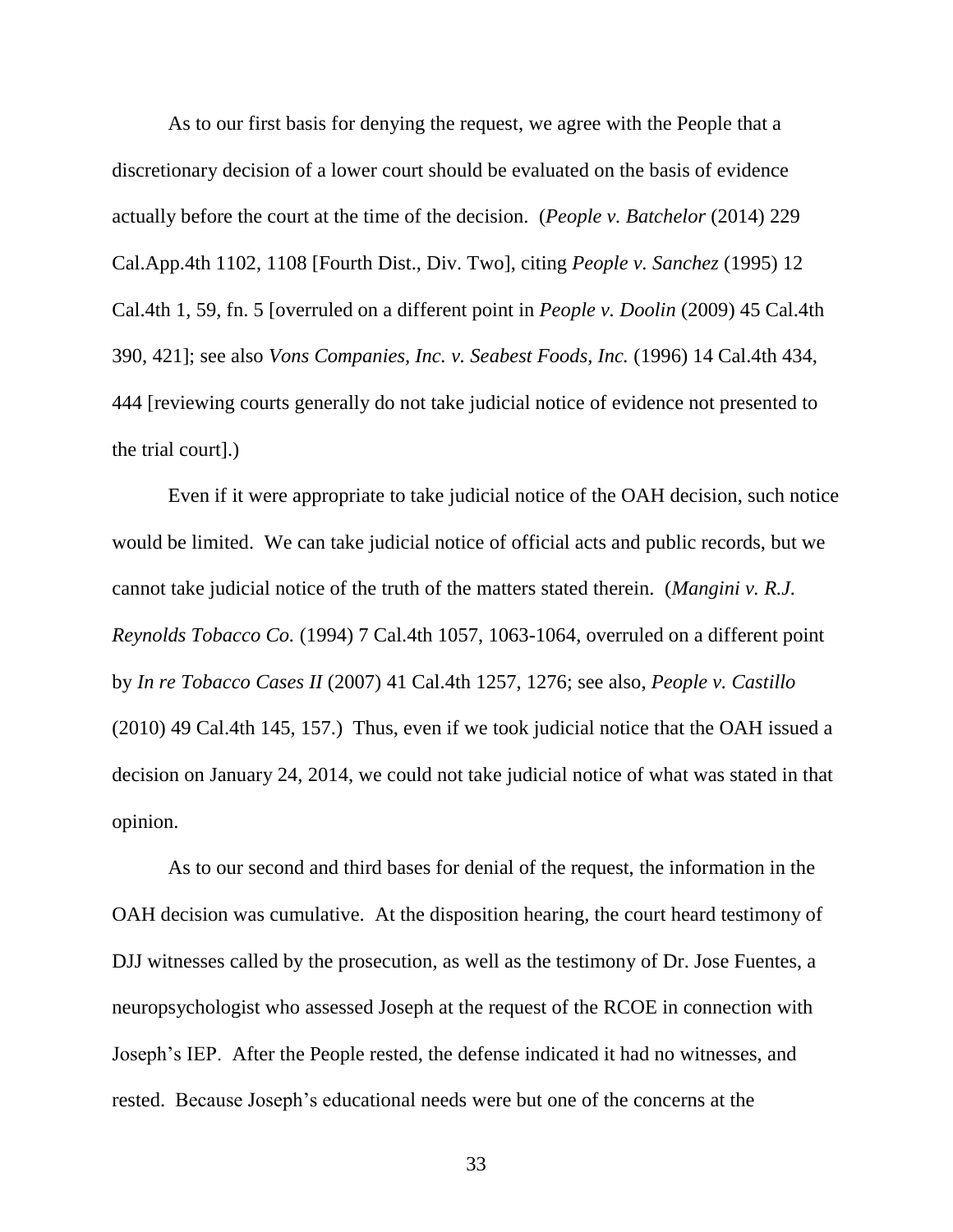disposition hearing, the decision of the OAH on the subject of the minor's educational needs was cumulative of information already before the court.

# b. *Considering All of Joseph's Needs, the Court Properly Exercised Its Discretion.*

Minors under the jurisdiction of the juvenile court as a consequence of delinquent conduct shall, in conformity with the interests of public safety and protection, receive care, treatment and guidance that is consistent with their best interest, that holds them accountable for their behavior, and that is appropriate for their circumstances. (Welf. & Inst. Code, § 202, subd. (b).) This guidance may include punishment that is consistent with the rehabilitative objectives of the Juvenile Court Law. (*Ibid*.)

When determining the proper disposition for a minor who has been found to be a delinquent, the court must consider (1) the minor's age, (2) the circumstances and gravity of the offense, and (3) the minor's previous delinquent history. (Welf. & Inst. Code, § 725.5; *In re Greg F.* (2012) 55 Cal.4th 393, 404.) Additionally, there must be evidence in the record demonstrating both a probable benefit to the minor by a Department of Corrections and Rehabilitation, Division of Juvenile Facilities (DJF) commitment and the inappropriateness or ineffectiveness of less restrictive alternatives. (*In re Jonathan T.*  (2008) 166 Cal.App.4th 474, 485.) In fact, no ward of the juvenile court shall be committed to the DJF unless the judge of the court is fully satisfied that the mental and physical condition and qualifications of the ward are such as to render it probable he will be benefited by the reformatory educational discipline or other treatment provided by DJF. (Welf. & Inst. Code, § 734; *In re Edward C.* (2014) 223 Cal.App.4th 813, 829.)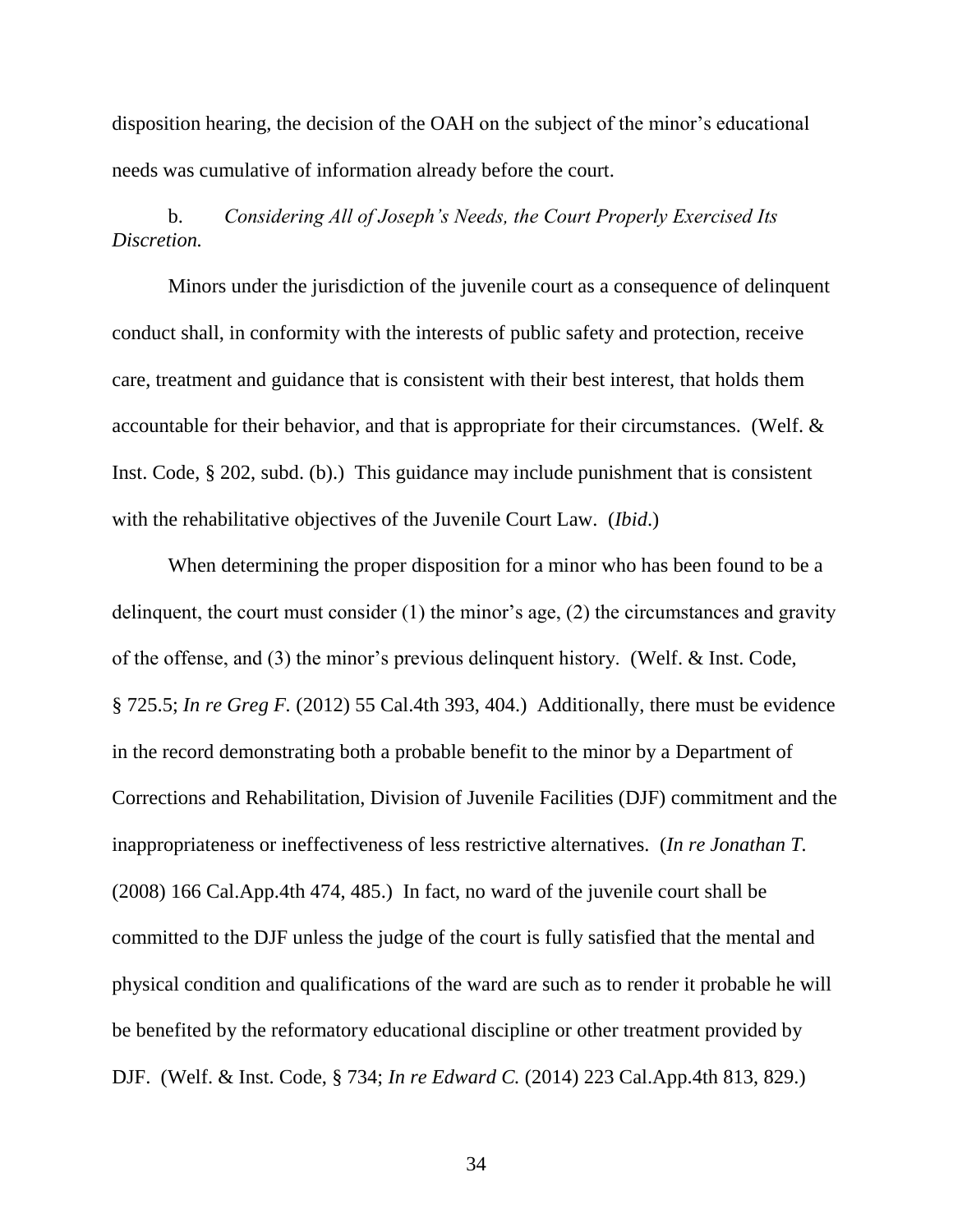A minor who has committed an offense described in subdivision (b) of Welfare & Institutions Code section 707, may be committed to the DJF unless he or she is otherwise ineligible for commitment to the division under Welfare & Institutions Code, section 733. (Welf. & Inst. Code, § 731, subd. (a)(4).) A ward is ineligible for commitment to the DJF if (a) the ward is under 11 years of age; (b) the ward is suffering from a contagious or infectious disease that would endanger the lives or health of other inmates; or (c) the most recent offense charged in any petition is not described in subdivision (b) of Welfare & Institutions Code section 707, or subdivision (c) of section 290.008. (Welf. & Inst., Code, § 733.) Joseph was eligible for commitment.

We review a commitment decision for abuse of discretion, indulging all reasonable inferences to support the juvenile court's decision. (*In re Angela M.* (2003) 111 Cal.App.4th 1392, 1396.) A decision to commit a minor to the DJF does not constitute an abuse of discretion where the evidence demonstrates probable benefit to the minor from the commitment to DJF and that less restrictive alternatives would be ineffective or inappropriate. (*In re M.S.* (2009) 174 Cal.App.4th 1241, 1250.)

The minor contends the court did not consider all residential treatment center alternatives, including "several possible in-state and out-of-state placement options." The minor also challenges the juvenile court's findings that a DJF commitment would be of probable benefit to him due to his educational needs. Focusing exclusively on the minor's rights to a "Free and Appropriate Public Education" (FAPE) and Individuals with Disabilities Education Act (IDEA) (Ed. Code, §§ 56150, 56000, subd. (a)), the minor argues that DJF was an unsuitable placement because the Administrative Law Judge's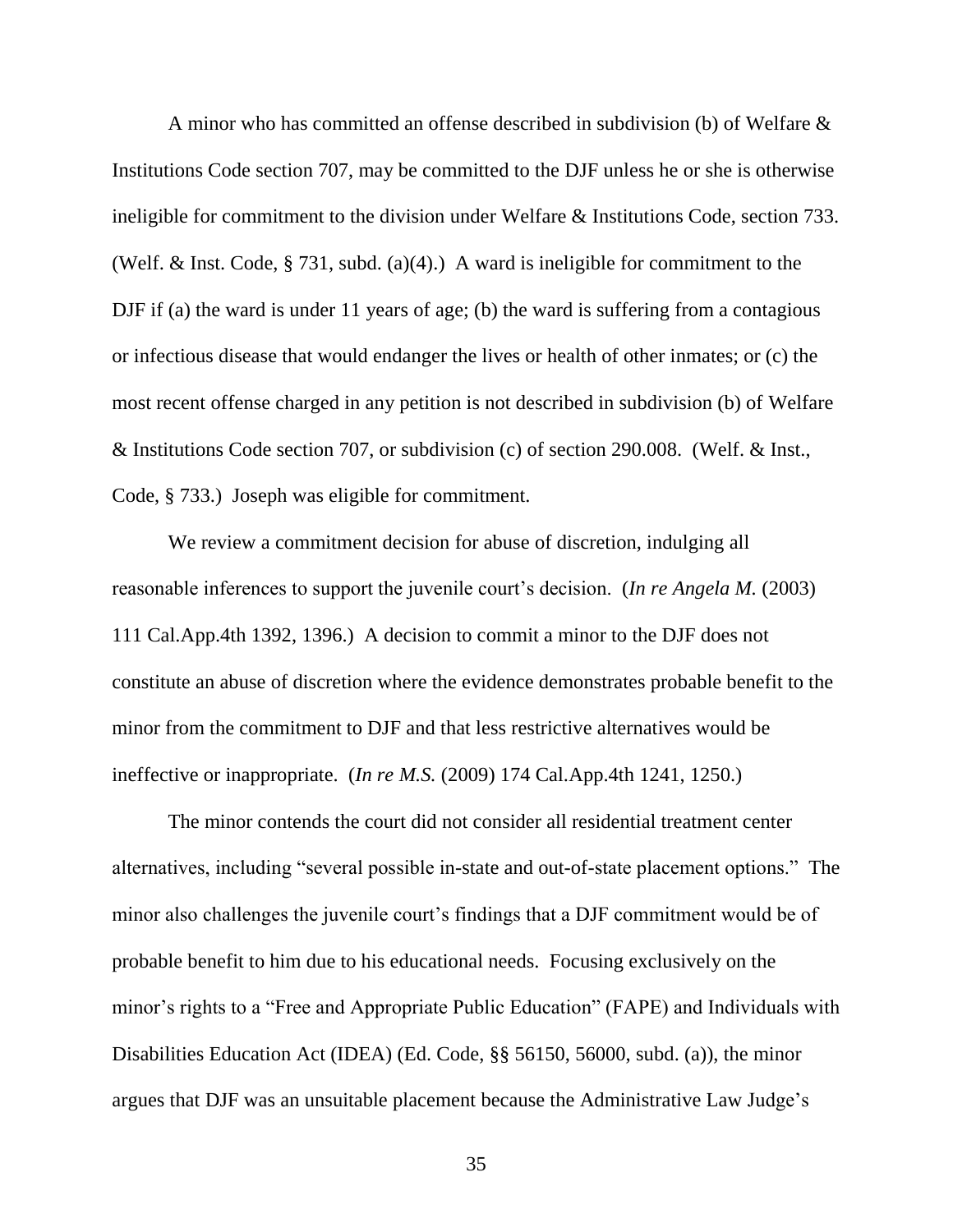opinion showed Joseph's IEPs failed to identify the correct accommodations and services he needs. Yet, the court did not have the Administrative Law Judge's opinion to consider at the time of the order. It heard testimony that the DJF school where Joseph would be educated provides IEP and special education services comparable to the services available in the public sector schools. The minor did not present any evidence to the contrary, and the only alternative placements suggested at the hearing were unsecured placements which were unacceptable.

A commitment decision, especially a decision involving a minor with multifarious complex problems of low-average intelligence, aggressive and assaultive behavior, ADHD, and a history of abuse and neglect, who has been found to have committed an act which would be murder if he were an adult, cannot be driven by one problem. While the minor was entitled to a Free and Appropriate Public Education (FAPE), as well as special education services pursuant to the Individuals with Disabilities Education Act (IDEA), the educational needs of the child are not the only issue before the court. Providing a child with an appropriate education as part of the treatment and rehabilitative services provided by DJJ/DJF, so any commitment to such a facility necessarily includes services for any special educational needs (see *In re Angela M., supra,* 111 Cal.App.4th at p. 1398, fn. 6), among other important considerations.**<sup>15</sup>** The minor's special education

**<sup>15</sup>** At oral argument, counsel for RCOE requested that we clarify that an educational placement under IDEA is not the same as a placement under the Juvenile Court Law. In juvenile court proceedings, the court orders commitments to DJJ/DJF, rather than placements, so clarification is unnecessary. More significantly, this issue was not before the juvenile court, so it is not properly before us.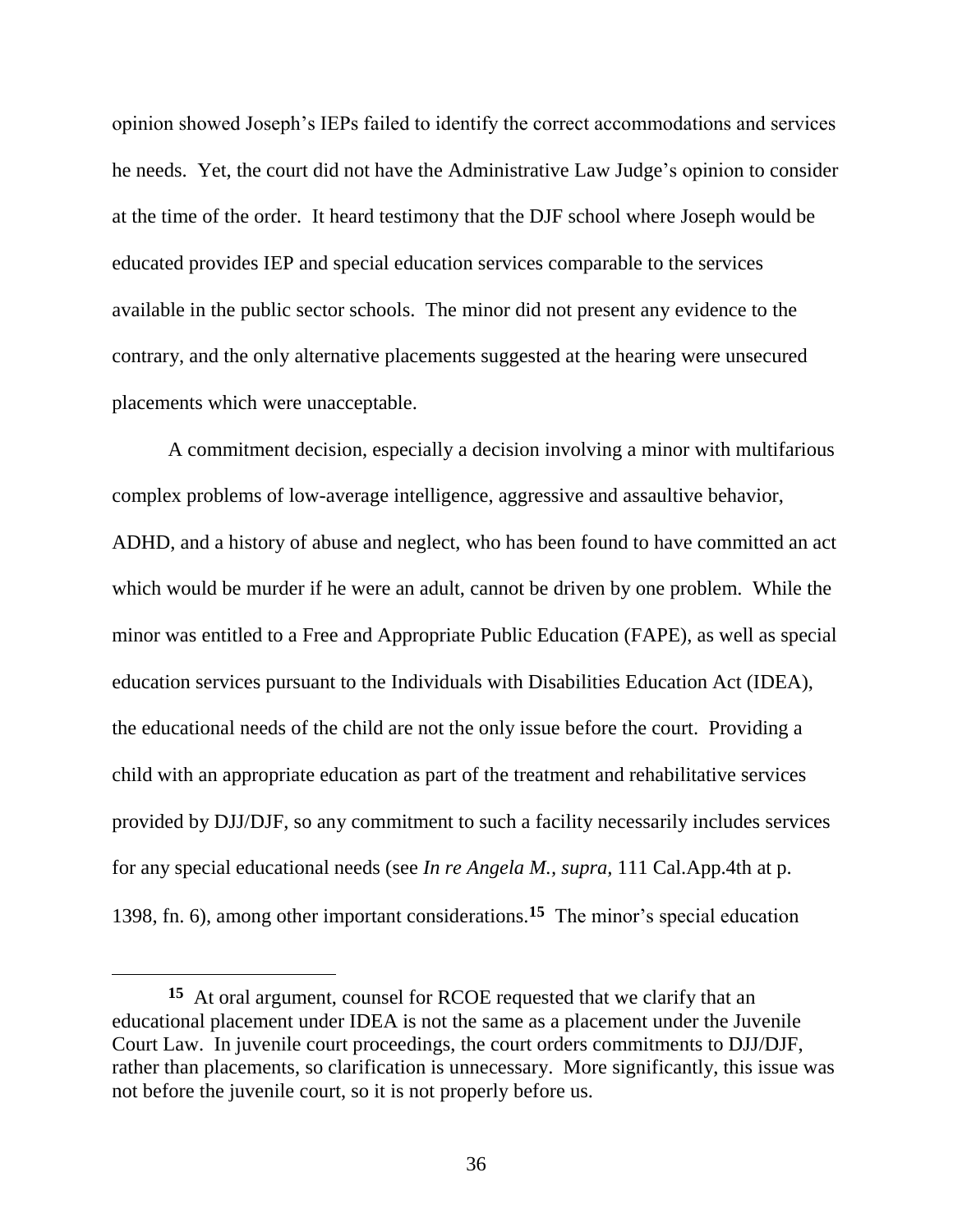needs did not trump other factors the court was required to weigh in making its commitment decision.

The juvenile court heard testimony from Dr. Fuentes, the neuropsychological expert hired by the Office of Education, along with other evidence relating to his history of aggressive, assaultive, and violent behavior, his problems with impulse control, his distractibility, as well as his need for special education. The court also considered five reports, pursuant to the parties' stipulation, as well as the DJJ compliance and oversight reports.

The testimony adduced at the contested disposition hearing (at which the minor did not present any witnesses) also showed that the minor had greatly improved cognitively while detained in juvenile hall, and had progressed academically. Further, the minor reported that he liked it at the DJJ. Dr. Fuentes felt that the minor would have difficulty managing behaviors and emotional control outside a highly structured environment. To Dr. Fuentes, "least restrictive placement" meant the most normalized educational setting, which could be in a penal institution. He indicated Joseph needs services for socially emotional needs, counseling with language pragmatics, without which his ability to access education would be impeded. However, Dr. Fuentes also testified that Joseph requires supervision; it was not safe for either him or the public to be released into the community.

The court also heard evidence that DJJ could provide the special education services recommended by Dr. Fuentes, and could meet his mental and emotional needs. All other secured facilities had rejected Joseph due to the level of his offense, his age, or